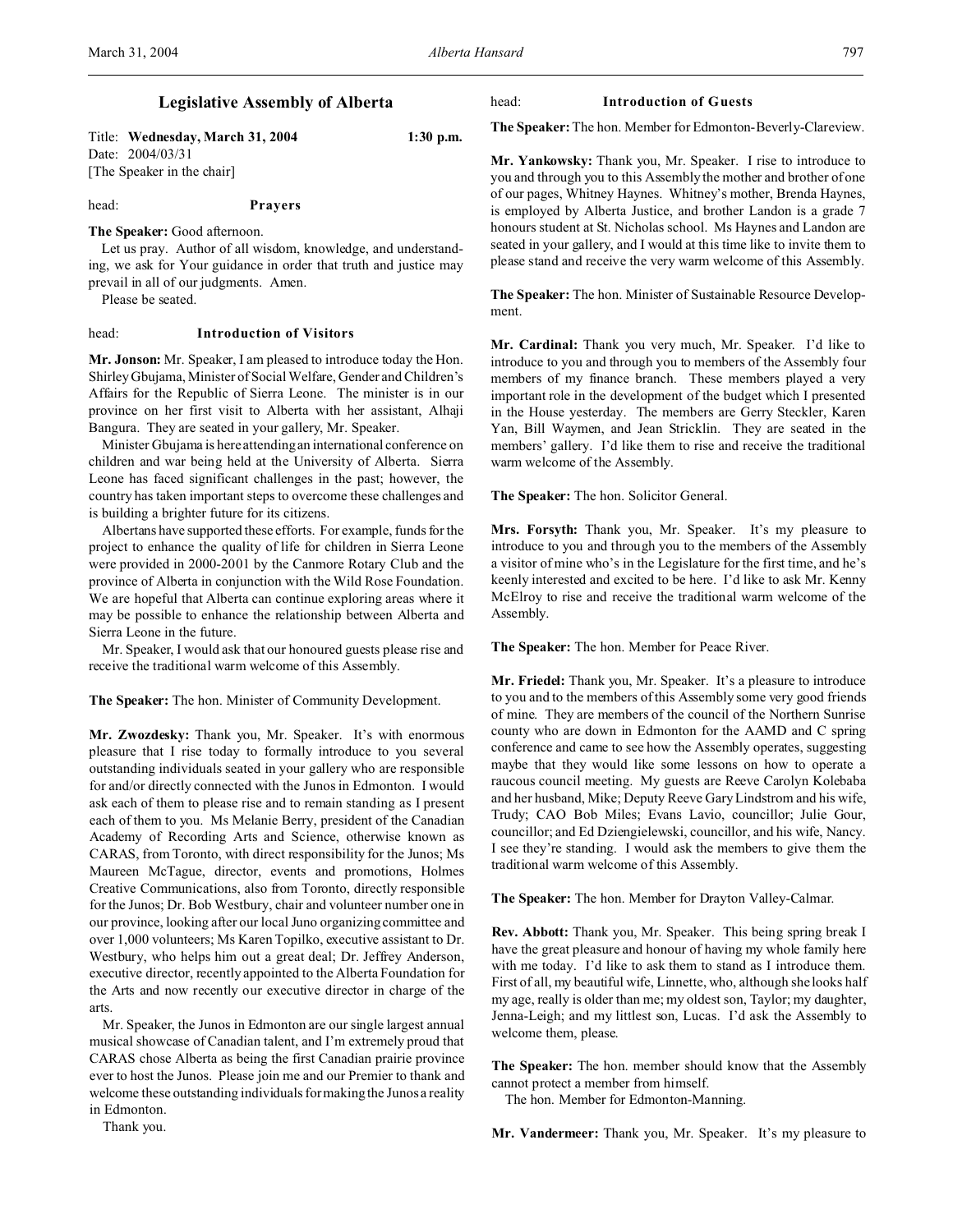introduce to you and through you some constituents of mine that are visiting the Legislature while enjoying their spring break. I hope that they have all arrived, and I hope that I pronounce their names properly. The first one is Mr. Stephen Changarathil, along with his wife, Mrs. Sally Changarathil, and their son Mr. Thomas Changarathil; also Mr. Cel Robato, along with his son Joseph. I'd ask that they all rise and please receive the warm welcome of this Assembly.

**The Speaker:** The hon. Minister of Seniors.

**Mr. Woloshyn:** Thank you very much, Mr. Speaker. I'd like to introduce two special young ladies from Blessed Kateri school who are also on spring break but have come here to see the workings of our Legislature. I would ask Ashlynne Gentles to rise, as well as Adriana, please. Would you stand up? They are accompanied by their father, Leeroy Gentles, who's a social worker with Children's Services, and one of my secretaries, Lisa Gentles, who works in my office. Would you please welcome them.

**The Speaker:** The hon. Member for Edmonton-Strathcona.

**Dr. Pannu:** Thank you, Mr. Speaker. I'm thrilled to rise and introduce to you and through you to all members of the House a dynamic duo of grandfather and granddaughter. Reg Basken is a retired president of the Communications, Energy and Paperworkers Union of Canada, former chair of the Edmonton United Way campaign, current board member of the Edmonton Community Foundation, and last but not least, president of the Alberta New Democrats. His granddaughter is Jessica Basken. She is graduating from Holy Trinity Catholic high school this May at age 17 and as soon as she turns 18 will be enrolling in postsecondary courses with the goal of becoming a social worker. Both granddaughter and grandfather are sitting in the public gallery. I will now ask them to rise and receive the traditional warm welcome of the Assembly.

# head: *1:40* **Oral Question Period**

**The Speaker:** First Official Opposition main question. The hon. Leader of the Official Opposition.

## **School Construction in Edmonton**

**Dr. Taft:** Thank you, Mr. Speaker. The children and families of Edmonton desperately need new schools. The Edmonton public school district alone needs eight new schools by next year and has received funding for none. Even when a new school is announced, as was the case with Victoria school of the performing arts, the cockamamie process of the Department of Infrastructure leaves it in turmoil for years. To the Premier: given Edmonton's booming growth and the government's huge surpluses, how does he explain to the thousands of children in Edmonton who need schools that they don't deserve one?

**Mr. Klein:** Mr. Speaker, first of all, I would like to remind the hon. Leader of the Official Opposition that since the year 2000 we have spent \$1.1 billion on capital projects relative to schools. I'm going to talk about the capital region, as most people do when they talk about Edmonton.

We'll start with the A's: Ardrossan, Holy Redeemer Catholic school, two portables, \$255,000; Beaumont, l'école Coloniale Estates school, addition of a CTS instructional area, \$1.7 million; Beaumont, l'école secondaire Beaumont composite high school, addition of six classrooms, one ancillary room, library resource centre, \$1.5 million; Beaumont, l'école secondaire Beaumont composite high school, moved portable from l'école Coloniale Estates to l'école Beaumont, transfer payment here from east elementary – I don't know what all that's about; it's \$21,000 anyway – Calmar, New Humble Centre school, \$26,000; Calmar elementary school, new K to 12 school, \$5.3 million; Devon, Robina Baker elementary school, lease support for Devon primary school, \$32,000; Devon core school, new Devon K to 9 Catholic school, \$4.3 million; Devon, John Maland high school, student health initiative . . .

**The Speaker:** I think, hon. Premier, that if we're only to the D's, this could be quite an answer.

The hon. leader.

**Dr. Taft:** Thank you, Mr. Speaker. The Premier proves our point. Given the delays and broken promises concerning the Victoria school, how can the public trust this government's announcements that schools will actually be built as announced?

**Mr. Klein:** Well, Mr. Speaker, I'll skip the D's and move right to the E's: Edmonton, Aurora charter school, lease support for Misericordia nurses school and residence to August, \$166,000; Edmonton, l'école Maurice-Lavallee, one freestanding portable, \$57,000; Edmonton, l'école Notre Dame, lease support for temporary accommodation of McQueen school, \$19,000; Edmonton, l'école Notre Dame modernization, \$3 million; Edmonton, l'école Notre Dame, addition offour entrance vestibules, library, mezzanine, mechanical fan room, et cetera, \$173,000; Edmonton, l'école Père-Lacombe, addition of entrance vestibule, library, mezzanine, new mechanical fan room, \$327,000; Edmonton, l'école Père-Lacombe, modernization facility, transferred funding advancement of \$396,000 from deleted l'école publique Gabrielle-Roy project; Edmonton l'école Père-Lacombe, one free-standing portable, purchase and setup; Edmonton l'école St. Jean D'Arc, addition of new classrooms, new gym, gym support areas and student gathering area, \$3.5 million.

**The Speaker:** The hon. leader.

**Dr. Taft:** Thank you, Mr. Speaker. To the Minister of Infrastructure: has this government ever considered the possibility that forcing children to travel long distances to attend overcrowded schools in distant areas of the city is contributing to the astonishing 35 per cent high school dropout rate in Edmonton?

**Mr. Lund:** Well, Mr. Speaker, the member only heard part of the great story of building schools in Edmonton. Since the year 2000 there have been 180 projects in schools in the area of Edmonton – 180 projects – and the fact is that there was \$52 million given to the public system last year, and the 180 projects don't even include the schools that will be dealt with in that \$52 million.

**The Speaker:** Second Official Opposition main question. The hon. Leader of the Official Opposition.

## **Security of Sour Gas Wells**

**Dr. Taft:** Thank you, Mr. Speaker. Last week the FBI issued a warning to Canada after receiving a terrorist threat against its oil and gas companies. Albertans are particularly vulnerable in this case because much of the gas production is of deadly sour gas. This is especially alarming given that many sour gas wells are protected by little more than a shed and a chain-link fence. To the Premier: given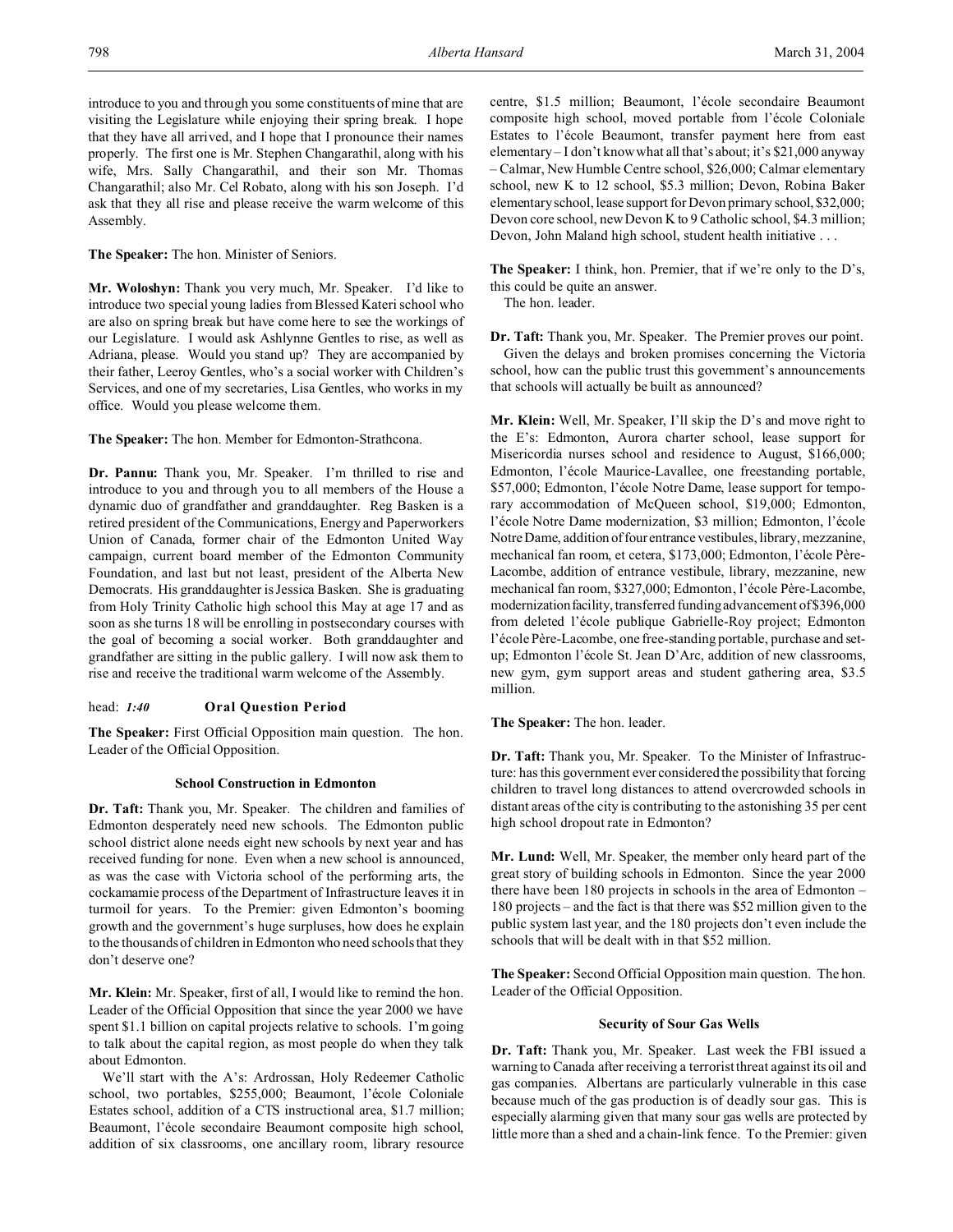**Mr. Klein:** Mr. Speaker, I really can't answer that question because I don't know what would prevent a terrorist. But I can tell you that our Minister of International and Intergovernmental Relations has been working with industry on a security plan. I'll have him supplement, and perhaps the Minister of Energy may have something to add.

**Mr. Jonson:** Mr. Speaker, the government of Alberta has put a considerable emphasis on improving security measures in this province. We have established a crisis centre, a communications centre that's state of the art. We have developed through the Department of Municipal Affairs and the Department of the Solicitor General various networks in terms of being able to gather information and to be up to date on any terrorist threat that occurs across this province.

In fact, Mr. Speaker, the model that has been developed here in Alberta under the leadership of our overall security committee, which was established two years ago, has been commended and referred to as an example that might be copied by such governments as the federal government with respect to dealing with some of the issues that they're currently facing.

**The Speaker:** The hon. member.

**Dr. Taft:** Thank you. Given that there's a proposal to drill six sour gas wells on the southeast city limits of Calgary, what reassurances can the Premier give Calgarians that they are not at risk from terrorist attacks on these wells?

**Mr. Klein:** Mr. Speaker, as the hon. minister pointed out, steps are being taken to secure the oil and gas industry generally against terrorist attacks, and I would imagine that the gas wells or the proposal to which the hon. leader alludes falls under that protection.

But I'll have the hon. minister respond, maybe the Minister of Municipal Affairs.

**Mr. Smith:** Mr. Speaker, you know, Alberta leads the way in a security infrastructure that defends against terrorism attacks against this very, very critical and important asset to Alberta. For the member to bring it up and expose that in a public domain only takes away from that security, so I'm a little shocked at that.

Then we watch his segue into something completely different, and that's the drilling of safe sour gas wells next to a large urban population. Mr. Speaker, that hearing has been deferred. The proponents in the hearing are consulting with the community. They are under a proposal to remove that gas faster, not slower but faster, using world-proven safe technology in this province.

# *1:50*

**The Speaker:** The hon. leader.

**Dr. Taft:** Thank you. Back to the Premier: has this government calculated the terrorist risks associated with allowing gas facilities in and around major cities?

**Mr. Klein:** You know, Mr. Speaker, that is a very interesting question. As the hon. minister pointed out, the matter of gas wells in the vicinity of Calgary is now under review by the Alberta Energy and Utilities Board. If the hon. member has concerns or specific comments or recommendations to make relative to how these fields can be made more secure, especially secure from terrorist attacks, then I would suggest that he present some evidence.

But the evidence that we would present, if we were to present any evidence, would be that we already have very significant steps in place to safeguard the industry generally – and this project would be included – from terrorist attacks.

**The Speaker:** Third Official Opposition main question. The hon. Member for Edmonton-Centre.

#### **Amber Alert Program**

**Ms Blakeman:** Thank you, Mr. Speaker. This government's Amber Alert has failed. Yesterday when an abduction occurred on the Saddle Lake reserve, it took hours for the Amber Alert system to kick in. While the child was found, the abductor got away. My questions are to the Solicitor General. Given that timeliness is so crucial, where did the system break down?

**Mrs. Forsyth:** Well, Mr. Speaker, the system did not break down. This Amber Alert worked, and it has worked twice in this province. The unfortunate thing about this particular member is that she doesn't know the details of what occurred from the time the child was abducted until the time the Amber Alert was ignited. But I can tell you that the RCMP in this province did an unbelievable job, and it worked well.

**Ms Blakeman:** Can the minister tell us if all media outlets received the Amber Alert, and if not, why not?

**Mrs. Forsyth:** Yes, Mr. Speaker, all media outlets got the Amber Alert.

I will let the hon. minister elaborate.

**Mr. Boutilier:** Mr. Speaker, under my portfolio the emergency warning system is one that we work in concert with all media across Alberta. I might add that all media across Alberta have done a very good job in terms of the success last night. When the girl was first in fact abducted, at 9:01 the actual Amber Alert went off.

I also want to compliment the RCMP because not only were there members that were on duty, members came in that were off duty. The entire community came together to help in the recovery of this girl. The system worked, and it worked very well.

**The Speaker:** The hon. member.

**Ms Blakeman:** Thank you. Finally, back to the Solicitor General: given that the media is now very skeptical about this, what is the minister doing to restore credibility?

**Mrs. Forsyth:** Mr. Speaker, the media in this province in igniting the Amber Alert did an unbelievable, fabulous job. I happened to be watching *American Idol*, and it came across the TV station.

We are very proud of what the police in this province have done. We are very proud of how the media conducted themselves in this province. We are very proud of this province being the first province in Canada to look at the Amber Alert, and I may add that we have had nine other provinces that have followed us and our Amber Alert.

Mr. Speaker, I think the one thing we have to keep in mind is that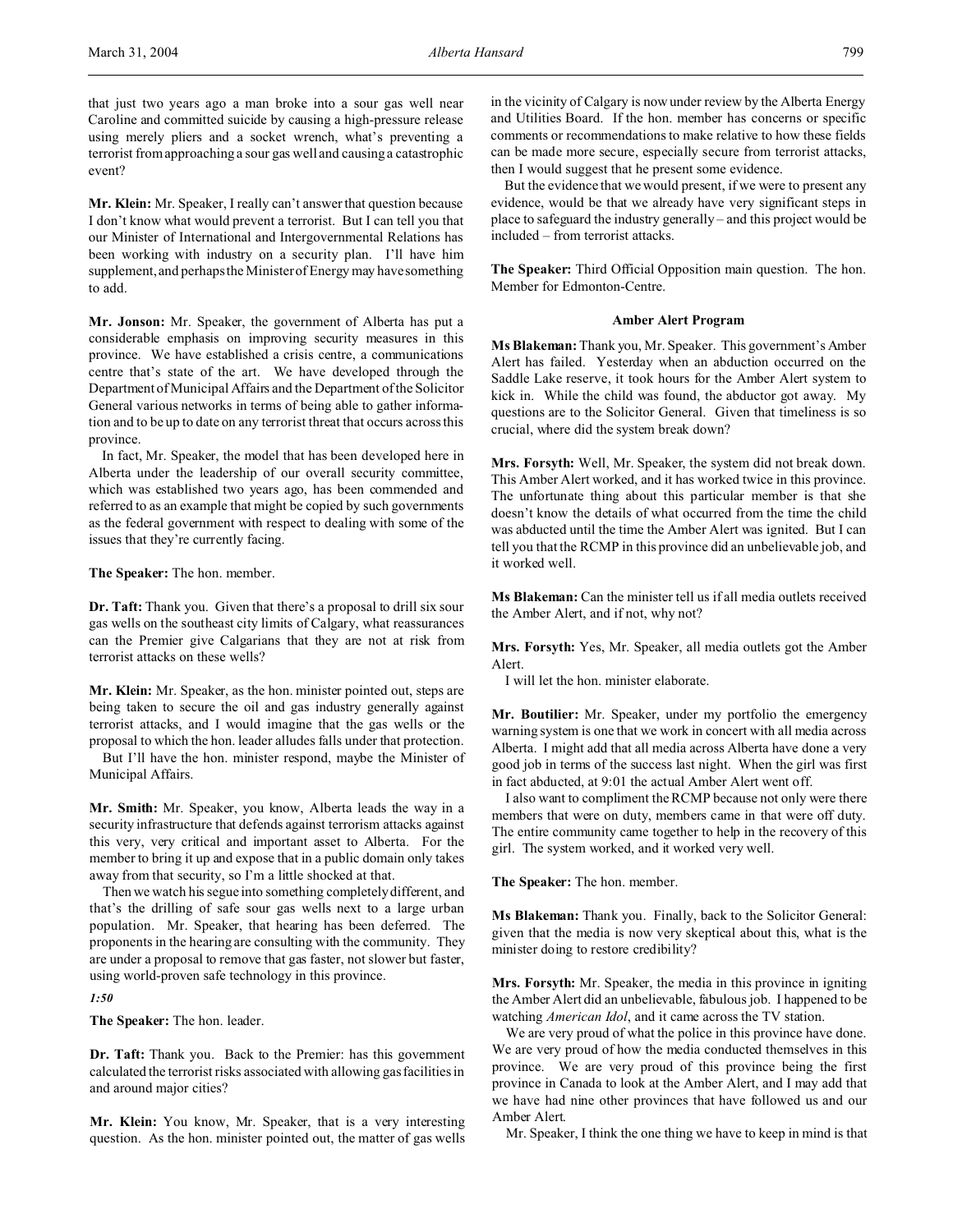the system worked, the police did a good job – I'm very proud of the police in this province – and, more importantly, the child is safe.

**The Speaker:** The hon. Member for Edmonton-Strathcona.

# **School Construction in Edmonton**

### *(continued)*

**Dr. Pannu:** Thank you, Mr. Speaker. Once again the Edmonton Tory caucus has failed to do their job, and the government has ignored the growing list of schools that need to be built in this city. Wellington school, Castle Downs high school, and High Park school: these are just some of the priorities set by the Edmonton public school board that have been ignored by this government. The needs of Edmonton children are going begging because of the ineffectiveness of the Edmonton government caucus and the disregard of this government. My questions are to the Premier. Given that Edmontonians were promised that if they voted for the Tories their concerns would be met, why has the government again neglected to meet the infrastructure needs of the Edmonton public school system?

**The Speaker:** Hon. Premier, I think you were at Edmonton and starting with P's.

**Mr. Klein:** Yes, I was. I'll finish off because the next one on the list, Mr. Speaker, is a brand new school. It's the George P. Nicholson school. That's a new elementary school in Twin Brooks. Capital health also provided \$465,000, and the YMCA provided \$464,000. The total cost of that school was \$6.5 million. Then I could go to the Suzuki charter school, two upgradings there valued at about \$60,000. Various locations throughout the city of Edmonton, various renovations of a minor nature, but they add up to about \$500,000.

Then we go to Archbishop Joseph MacNeil school – that's a new school, \$6.7 million – and the Archbishop Oscar Romero school, a new school at \$12.5 million. Mr. Speaker, then we go to Father Michael Troy, a new junior high school at \$6.7 million; Jackson Heights elementary, a new school at \$5.8 million. The list goes on and on and on.

**Dr. Pannu:** Mr. Speaker, that's not good news for Albertans who hear that their Premier lives in the past.

Given that this government gave extra money last year to the Calgary school board, froze insurance rates that were unfair to Edmonton, and stood by as Edmonton lost a seat in this Assembly, can the Premier tell the House why he has again betrayed the capital city?

**Mr. Klein:** Mr. Speaker, the list is so extensive, but I'll go from that list to what we've done for secondary and postsecondary school projects. In the year 2000 \$6 million, in the year 2001-2002 \$21 million for the University of Alberta. There's \$6 million for NAIT. Athabasca University facility expansion here in the city of Edmonton, \$3 million. University of Alberta health research innovation centre – this hon. member should pay attention because he worked at the university and that's where most of the money went and he represents that area – the University of Alberta natural resources engineering facility, \$25 million; the University of Alberta power plant expansion, \$27.5 million. The Minister of Infrastructure will be announcing more money for NAIT in the very near future. I don't know what this person is talking about, especially when he represents the constituency to which most of the money has gone.

## *2:00*

**Dr. Pannu:** Mr. Speaker, again to the Premier: why is the Premier denying young Edmontonians, children six, seven, eight, nine, 10 years old, the right to have their own schools to which to go?

**Mr. Klein:** Mr. Speaker, you know, I could continue with the list. The list is absolutely endless.

We predicate our capital funding on where the need is greatest and on a priority basis. I just pointed out where in this member's constituency millions and millions and millions of dollars have gone, and he is not appreciative. Would he rather we call that money back? It all went to educational institutions, namely the University of Alberta, where this hon. member taught, and here he is begrudging them that money.

**The Speaker:** The hon. Member for Olds-Didsbury-Three Hills.

#### **Confined Feeding Operations**

**Mr. Marz:** Thank you, Mr. Speaker. At the annual Association of Municipal Districts and Counties conference in Edmonton this week concerns have been expressed about whether municipalities will continue to have an influence over confined feeding operations under Bill 17. My question is to the Minister of Agriculture, Food and Rural Development. Could the minister explain to the Assembly what role the municipalities will have under the proposed amendments to the Agricultural Operation Practices Act?

**Mrs. McClellan:** Mr. Speaker, the House would recall that when we introduced the Agricultural Operation Practices Act, we stated at the time that after a year of operation we would have a review of the act, because it was a new way of dealing with confined feeding operations, to make sure that there were no gaps in the system. That review was very ably led by the Member for Leduc, and the amendments that were brought forward in this session and, in fact, passed in this session were done to bring clarity to the act. This gives a clear understanding of the responsibilities of the confined feeding operator, the municipality, the public, and the NRCB.

Mr. Speaker, one of the fundamentals of the Agricultural Operation Practices Act continues to be that neighbours are protected; their well-being is considered. It continues to encourage municipalities to identify where these operations could or could not be built, and municipalities continue to play a very important role in the siting and operation of these facilities.

**Mr. Marz:** To the same minister: can the minister explain why these amendments were made and what they hope to achieve?

**Mrs. McClellan:** Mr. Speaker, again, the NRCB I think has proven over the last few years that it very capably carries out what is held in that act. We did make some improvements to the act. Primarily, they were in technical areas to ensure that when the NRCB enforced the act and carried out their responsibilities under the act, those technical issues were not a difficulty for them. Responsibility and authority in a number of areas were clarified in that, respecting municipal development permits, for one, and health authority permits, for another.

Mr. Speaker, you can't have patchwork rules across the province. You have to have consistency to protect the municipality, the investment of the operator, and, of course, to protect our air, soil, and water, which was the primary focus of this act at the outset.

**The Speaker:** The hon. member.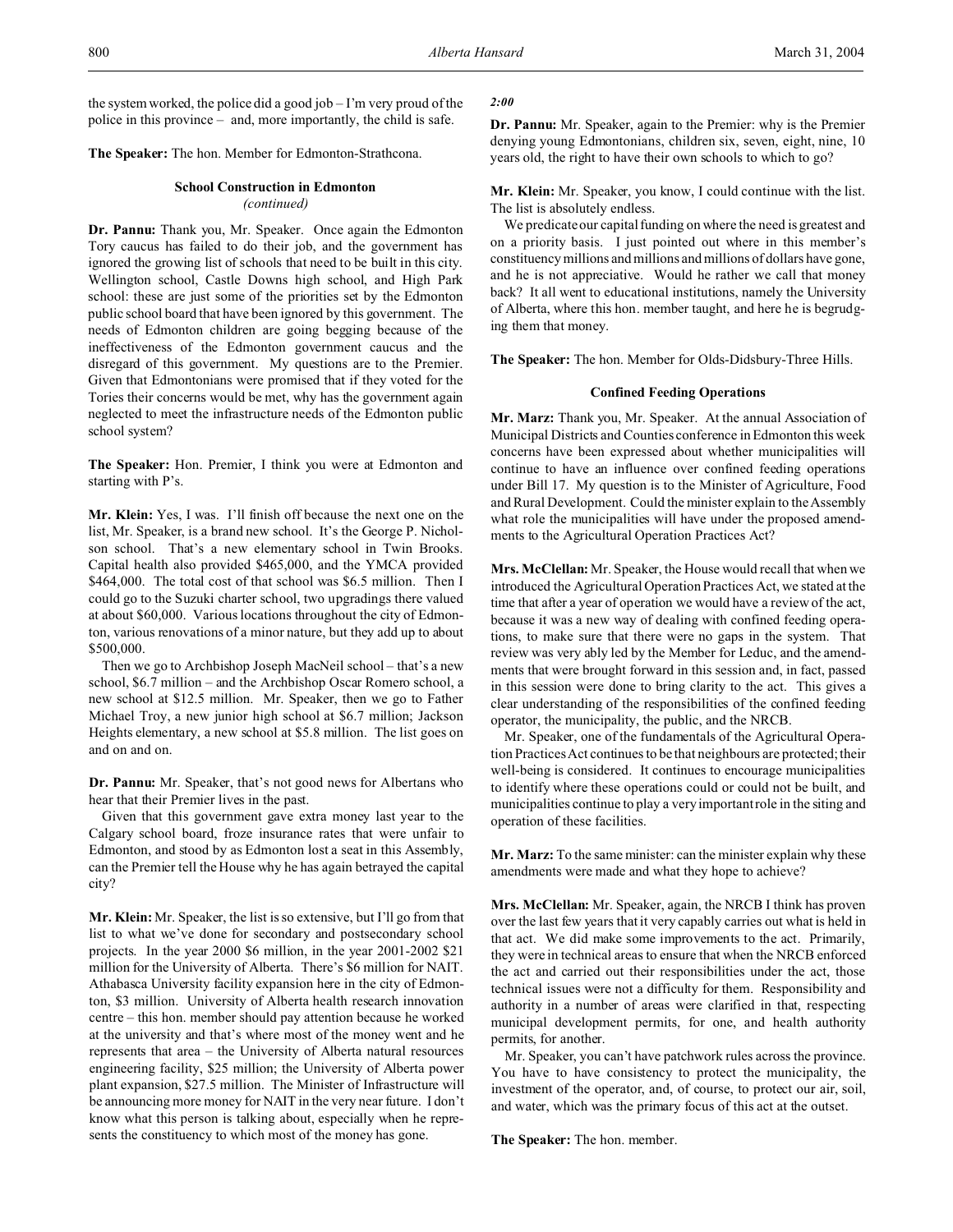**Mrs. McClellan:** Well, Mr. Speaker, very definitely they were. In fact, in May of 2003 there was a discussion paper and a questionnaire sent to every municipality, and 23 municipalities wrote back with recommendations. There were consultations with the board of the Alberta Association of Municipal Districts and Counties, and we received many thoughtful comments about the process from people in municipalities.

Mr. Speaker, it is important to continue that, because it was expressed at the mayors and reeves meeting two days ago, this meeting in conjunction with the AAMD and C annual meeting – the Member for Leduc and two senior staff from my department went over to their convention and, I understand, met with 50 representatives from councils, had a very good discussion, and I think were able to clear up a number of misunderstandings.

Again, our commitment is to work with our partners to make this work. The municipalities want it to work, the operators want it to work, and this government wants it to work.

**The Speaker:** The hon. Member for Edmonton-Gold Bar, followed by the hon. Member for West Yellowhead.

# **Rural Gas Co-ops and Electrification Associations**

**Mr. MacDonald:** Thank you, Mr. Speaker. This government continues to scheme to destroy rural electrification systems and natural gas co-ops. Instead of protecting rural electrification associations and natural gas co-ops, which have provided rural areas with quality utilities at affordable prices for decades, this government is doing its best to dismantle them. In a recently sent letter, which I will table at the appropriate time, Alberta's executive director for electricity states that by 2010 all consumers will be able to choose their electricity supplier. This would also include members of REAs. My first question is to the Premier. Why does this government pretend to respect the autonomy of rural Alberta when it plans to break up valued community services like REAs and natural gas co-ops?

**Mr. Klein:** Mr. Speaker, that statement is untrue. For the truth I will call on the hon. minister.

## **The Speaker:** The hon. minister.

**Mr. Smith:** Well, thank you, Mr. Premier, and thank you, Mr. Speaker. In fact, one of the problems with this member is that his preamble is always so exaggerated that it extends the answer that you must give in order to deliver factual information.

In fact, the REAs do a good job, a great job, of delivering electricity in this province. Out of some record 9,260 megawatts that the maximum load drew this year, the REAs continued to deliver somewhere in the neighbourhood of 57 to 65 megawatts dependably to their members. There are certain REAs that have chosen ways to market their product, and others are looking at different and unique ways to market their product. Some have embraced the deregulation more wholeheartedly than others. What we do know is that there is ample electricity and there is ample natural gas for those associations to continue to deliver their product to their members at reasonable prices.

Now, Mr. Speaker, what we also know is that the competitive

generation model has brought more investment into rural Alberta, consistent with the rural development initiative put forward by the Member for Innisfail-Sylvan Lake and the Member for Wainwright, than ever before. In fact, wind power in this Conservative votin', gun totin', pickup drivin' province today delivers more green power into this grid than any other jurisdiction in Canada.

So, in fact, competitive market generation supports rural Alberta. It's not like you. It does not drag it down.

#### **The Speaker:** The hon. member.

**Mr. MacDonald:** Thank you, Mr. Speaker. Again to the Premier: given that the Alberta Association of Municipal Districts and Counties has urged the government to unplug energy deregulation, is dismantling rural Alberta's electricity and natural gas co-ops this government's policy of revenge against rural Alberta?

**Mr. Klein:** Mr. Speaker, there was no policy of revenge against rural Alberta. As a matter of fact, I ran into, oh, I think it must have been 12 or 13 of our ministers at the convention of the Alberta Association of Municipal Districts and Counties this morning. I spoke to them. I didn't hear any comments whatsoever about rural electrification or gas co-ops. I don't know how many were at that convention. I would guess a thousand or more people who represent municipal districts and counties throughout this province. I understand from the ministers that I spoke with that they were very, very pleased, indeed, with the actions of this government and the direction that this government is going in overall. The comments that I heard from delegates to the convention were very positive, indeed.

#### *2:10*

But I did talk about dome syndrome, dome disease, which they have. They have it very, very seriously, and they should go someplace and get treated for it, because the real situation is out there at the AAMD and C conference where the leaders of the municipalities are, and I believe what they say. I listen to what they say, not what these people say, who are severely afflicted with dome disease.

### **Mr. MacDonald:** That's shocking.

Again to the Premier: why is this government continuing with a \$3 million propaganda campaign aimed at convincing rural Albertans to abandon their REAs and their gas co-ops for a fictitious competitive market?

**Mr. Klein:** Mr. Speaker, again that is a very misleading, to say the least, statement and preamble. Relative to rural electrification associations and gas co-ops I'll have the hon. Minister of Energy respond, because he's in charge of policy, relative to the way they operate just to enlighten the hon. member because I know that he doesn't get out to the rural areas unless he takes it upon himself to go out. He's never invited. I know that for sure.

I will have the hon. Minister of Energy respond, then the hon. Deputy Premier, who is responsible for the day-to-day operations of these agencies.

## **The Speaker:** The hon. minister.

**Mr. Smith:** Thank you, Mr. Speaker. It's an important question, and again the answer has to be somewhat extended because of the falseness of the preamble. Let me start out by saying that I went to a college called Notre Dame College at Wilcox. At that time a very charismatic individual by the name of Monsignor Athol Murray said to me that there are two kinds of people: those people on the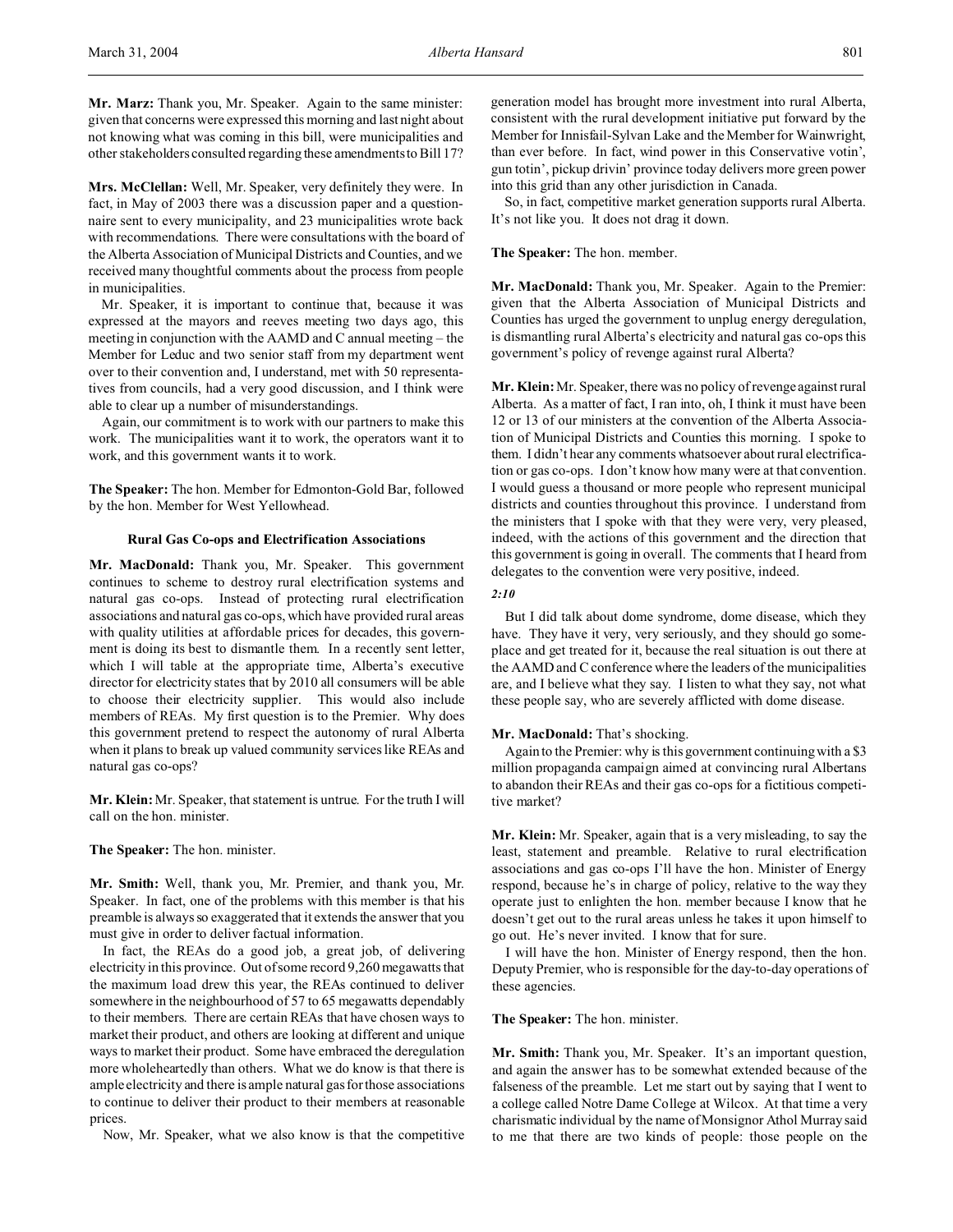building crew, those people on the wrecking crew. I think we know what side this government is on.

Mr. Speaker, this individual, this group every time talk about how bad things are in rural Alberta, how bad things are in Edmonton, how bad things are in Calgary, depending on the point of the moment. In reality, because of the great gift of the resources that we have, a gifted leader, and the fact that we have competitive market generation, this is the largest and fastest growing economic jurisdiction in North America, and in spite of their efforts it will remain so.

**The Speaker:** The hon. Member for West Yellowhead, followed by the hon. Member for Edmonton-Centre.

## **Education Property Tax Rate**

**Mr. Strang:** Thank you very much, Mr. Speaker. Based on the education tax rate that was announced in the budget last week, the municipality of Jasper says that residents are facing an education tax increase. Can the Minister of Municipal Affairs explain why even with a cut in the provincial education tax these constituents are seeing an increase?

**The Speaker:** The hon. minister.

**Mr. Boutilier:** Yes. Thank you, Mr. Speaker. Government did cut the school property tax rate, as was announced in the budget last week, by 2.3 per cent, and I think that was welcome news by all citizens. However, because there are new homes and the value of people's homes has gone up, more education property tax will be collected in terms of supporting the basic learning system. But because there are more citizens coming to Alberta, because there are new businesses coming to Alberta, it's living proof that the Alberta advantage is alive and well and also that the pie is growing in terms of the challenges we face. In fact, for Jasper, a beautiful place to live and work, I would like to say that we have implemented a capping system in order to assist the residents in the Jasper area.

**The Speaker:** The hon. member.

**Mr. Strang:** Thank you, Mr. Speaker. My first supplemental question is to the same minister. The municipality of Jasper sits within the national park. As such, it's facing a severe market restriction. What measures has the government taken to ensure that residents within national parks are not faced with a significant tax increase?

**The Speaker:** The hon. minister.

**Mr. Boutilier:** Thank you, Mr. Speaker. We will continue to apply the capping formula, which is so important, because we want to be assured that every Albertan doesn't face a jolt. We don't like surprises and we don't like jolts when it comes to property taxes in high-growth areas such as the beautiful area in Jasper.

Now, I would like to also say that based on a four-year average, the residential assessment, the increase is minimized to about 4.2 per cent, and this will further offset because there has been new development in the Jasper area. But because Jasper is a beautiful place to live, people are moving there. I do know that the Minister of Learning has in his purview a special education rate which, if he wishes, he could apply to the particular municipality that the hon. member is talking about.

**The Speaker:** The hon. member.

**Mr. Strang:** Thank you, Mr. Speaker. My second supplemental question is to the same minister. The town of Banff receives the benefit of a special tax rate. Would the minister be prepared to support the same special tax rate for all mountain communities, even Jasper?

**The Speaker:** The hon. minister.

**Dr. Oberg:** Thank you very much, Mr. Speaker. The hon. member has done a wonderful job in representing his constituents and came to me in the last couple of days and asked me this exact question. He won me over. Because of the federal restriction on development, because of the federal restrictions on residency, he did convince me. Under the School Act I do have the authority to make special tax rates, and we will be doing that in Jasper.

**The Speaker:** The hon. Member for Edmonton-Centre, followed by the hon. Member for Drayton Valley-Calmar.

## **Correctional Services**

**Ms Blakeman:** Thank you, Mr. Speaker. The report on corrections issued yesterday recommended that Alberta continue to monitor the privately run prison in Ontario set up by that province's former Tory government. The report stated that "the Government of Ontario is to be commended for embarking upon this innovative initiative." The report also recommended that five protective vests be issued to each adult corrections facility. My questions are to the Solicitor General. Given that a seven-year comparison between public and private corrections facilities in California has shown that escape rates are 21 times higher, why is the Solicitor General keeping this issue alive by continuing to monitor it?

**Mrs. Forsyth:** Well, Mr. Speaker, it's always nice to keep an eye on what's happening across this country, and, you know, I think that's what's nice about Alberta. We look at what's successful, what isn't successful. We continue to watch and learn from what other people are doing across this country.

**The Speaker:** The hon. member.

**Ms Blakeman:** Thank you. Like electricity, I guess.

Given the inmate deaths and riots at Penetanguishene, why is the Solicitor General holding this up as a model for Alberta?

**Mrs. Forsyth:** Again, Mr. Speaker, it's important to watch what's happening across this country, and it's important to watch what's happening in the United States. No one has said that we're moving ahead to privatize our prisons. I think what the hon. members for Red Deer-North and Edmonton-Castle Downs and Lac La Biche-St. Paul said is: don't close the door on the issue; just continue to monitor it.

**The Speaker:** The hon. member.

**Ms Blakeman:** Thank you. Again to the Solicitor General: given that only five protective vests will be given to each adult correctional facility in Alberta, does the Solicitor General expect corrections officers under attack to stand in line and wait their turn for a vest?

**Mrs. Forsyth:** Well, again, Mr. Speaker, we got them their five protective vests. What the member is not seeing is that also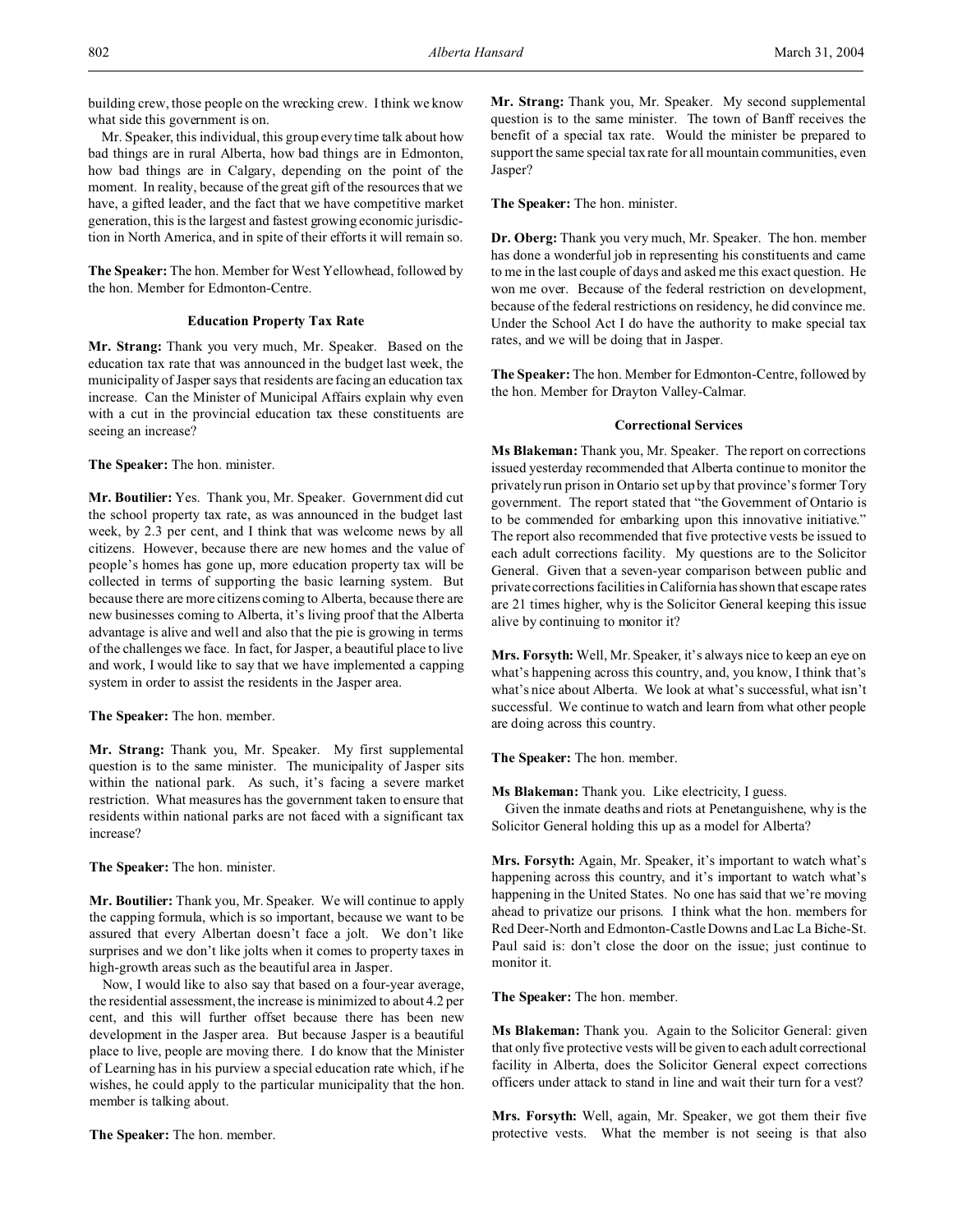protective vests are available for the emergency response team. I wish she would get her facts straight.

**The Speaker:** The hon. Member for Drayton Valley-Calmar, followed by the hon. Member for Edmonton-Mill Woods.

#### *2:20* **Police Services**

**Rev. Abbott:** Thank you, Mr. Speaker. The budget announced last week contained significant funding increases for policing, but it also noted that only municipalities that pay for policing will receive provincial fine revenue. I know that some smaller municipalities have come to depend on this revenue to balance their books, so my questions today are for the Solicitor General. Can the minister clarify this issue of who will receive the fine revenue and who will not?

#### **The Speaker:** The hon. minister.

**Mrs. Forsyth:** Thank you, Mr. Speaker. The hon. member asks a very good question. In the recent budget we introduced \$58 million in new funding for policing, 16 and a half million dollars of which was transferred from the Minister of Municipal Affairs, which was greatly appreciated, from unconditional to a conditional grant. We also introduced a per capita grant formula of \$16. The other thing that I think is important is that we provided funding for 20 towns with a population of 5,000 and under.

One of the things that was discussed when we were looking at a police funding model with the AUMA and the AAMD and C, when we were talking about how to introduce some type of funding, was the fact that the fine revenue of communities that do not pay for their policing should come back to the province, and that will then go back into policing. It's one of the things that we're looking at; it's one of the things we're considering. Right now, though, Mr. Speaker, it's status quo.

## **The Speaker:** The hon. member.

**Rev. Abbott:** Thank you, Mr. Speaker. The minister mentioned special constables. Given that just this morning the AAMD and C passed a resolution urging the government to enhance the powers of special constables to give them a larger role in policing, can the minister tell the House if that is being considered?

**Mrs. Forsyth:** Well, Mr. Speaker, the member that has asked the question is the same member that brought a motion forward that passed in this House in regard to special constables. We do employ special constables across this province, and the special constables that work in this province do a wonderful job. At this time we're not looking at enhancing their powers, but we sure are looking at making sure that all the municipalities will be receiving a standards manual that will let everyone know the responsibility of the special constables in this province. I think it's clear to understand – and I've said this in the Legislature before – that the special constables are a complement, but they are not police officers.

**The Speaker:** The hon. Member for Edmonton-Mill Woods, followed by the hon. Member for Edmonton-Highlands.

# **High School Completion Rate**

**Dr. Massey:** Thank you, Mr. Speaker. According to Alberta Learning's own numbers, the three-year high school completion rate has remained at 65 per cent from the 1999-2000 school year to the present. More incredibly, Alberta Learning considers this an appropriate target to be met. My questions are to the Minister of Learning. What has the minister done to ensure that the other 35 per cent of Alberta high school students stay in school and graduate within three years?

**Dr. Oberg:** Mr. Speaker, one of the very important elements of the learning system, obviously, is graduating from high school. This has been one of the issues that we have looked at extensively, and we have numerous programs that are aimed at keeping kids in school.

One of the anomalies is the three-year versus five-year graduation rate. Yes, the three-year rate is around 65 per cent, which is low. The five-year rate is significantly higher at very close to 74, 75 per cent. We really feel that the five-year rate is more accurate because there are students who take four years in high school, some who take five years in high school. The other situation is that when you actually extend it out to 10 years, I believe – and I stand to be corrected on this – we're up around 90, 91 per cent.

Mr. Speaker, 100 per cent is the number of students that should be graduating from high school. I do not necessarily say three years. It would be nice to be three years. Five years is probably realistic, and that's what we're setting our sights towards. The Learning Commission themselves said 90 per cent.

**Dr. Massey:** Again to the same minister: what are those specific changes that have been made to try to encourage students to complete the program within three years?

**Dr. Oberg:** I can give you some, Mr. Speaker. One of the issues when it comes to high school graduation is in our aboriginal communities. We have launched our First Nations, Métis, and Inuit education policy, which has had very good success. We have some jurisdictions now in Northland school division where you're actually seeing students graduate, which is a first in some of these particular areas.

We have also done other significant things such as the RAP program, which encourages students to take an apprenticeship program in school. We have the aboriginal apprenticeship program, which starts apprenticeship as low as grade 8. All of these things plus many, many more are aimed at getting the students, allowing the students to graduate. We have put a lot of effort and time into putting our education system on computers so that there are different ways for the students to learn.

So, Mr. Speaker, the quick answer to this question is that almost everything we do in Alberta Learning is aimed at getting students to graduate.

**The Speaker:** The hon. member.

**Dr. Massey:** Thank you, Mr. Speaker. Again to the same minister: why has the ministry set the bar so low with respect to graduation?

**Dr. Oberg:** Mr. Speaker, each and every year I have a very heated discussion with my department about that exact issue. For once I will agree entirely with the hon. member that the bar should be set at a hundred per cent, recognizing that that's what we should always aim for.

**The Speaker:** The hon. Member for Edmonton-Highlands, followed by the hon. Member for Redwater.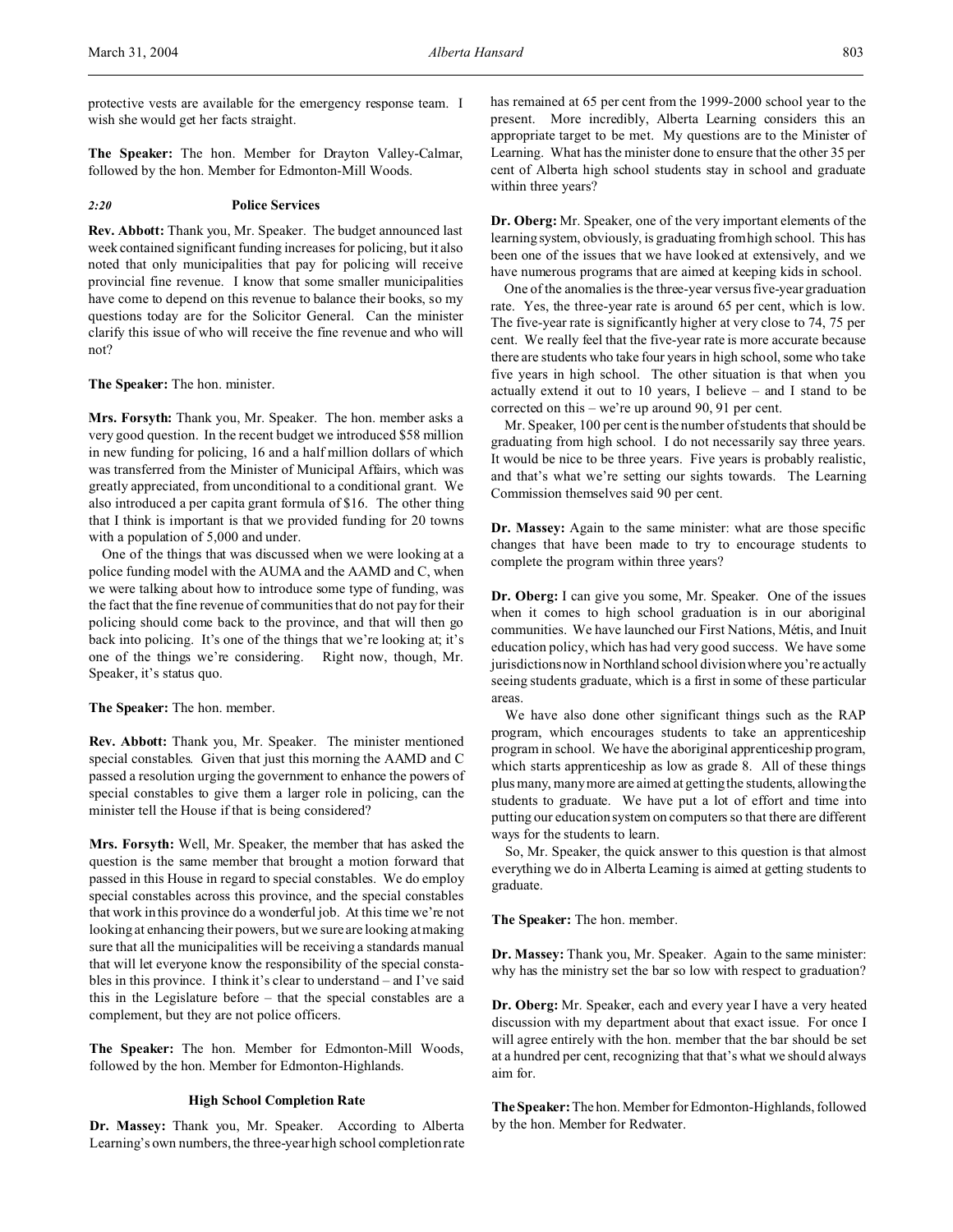## **Rail Link to Fort McMurray**

**Mr. Mason:** Thank you very much, Mr. Speaker. The Premier's hobby railroad to Fort McMurray isn't even mentioned in the government's 20-year plan or the three-year infrastructure plan released with last week's budget. It's a new record. This time the government took less than two weeks to break its 20-year plan and even less time to blow its three-year infrastructure plan, not to mention the budget, all so that the Premier can play engineer. Without so much as a news release the government is committed to spending \$1.25 million on a feasibility study on this railroad. My question is to the Minister of Economic Development. Would the minister stand up and tell the House why such a big project is not even mentioned in the government's 20-year plan or the three-year infrastructure plan?

**Mr. Norris:** Well, you know, Mr. Speaker, if you stick around long enough, you'll hear intelligence from any source, so thank you for that.

The answer to the question that the hon. member has posed is a very simple one. The 20-year strategic plan as well as the valueadded plan are very wide-reaching umbrella policies, Mr. Speaker, and they allow us as a forward-thinking government to always insert new ideas when they become available, because when you're planning a 20-year cycle, you don't always have all the opportunities in front of you. Clearly, this opportunity has come in front of us, and as a forward-thinking government it fits in not only under the 20-year strategic plan, not only under the economic development plan, not only under the hon. minister of agriculture's rural development plan but also the value-added strategy. So we would be remiss in our duty as a government if we didn't look at this opportunity. I would suggest to the hon. member that it fits into all those plans very, very well.

**Mr. Mason:** It's just not in them, Mr. Speaker.

This next question is to the Minister of Finance. Can she tell the House why the \$1.25 million for the feasibility study is not included in this budget, which she just presented recently?

**Mrs. Nelson:** Well, Mr. Speaker, I believe that the hon. Minister of Economic Development's estimates are up for debate, and those are questions that should be asked at that time. This is contained within his budget.

**Mr. Mason:** Thank you very much for that nonanswer.

Mr. Speaker, can the Deputy Premier shed any light on who is investing in the Athabasca Oil Sands Transportation company and what their connections to the Conservative Party might be?

**The Speaker:** There are two questions there.

**Mrs. McClellan:** Mr. Speaker, neither one of them very good to come to the government.

Mr. Speaker, the Premier has made it very clear in this House that this is an opportunity perhaps. It may be  $-$  it may be  $-$  the best way to move goods and services to the Fort McMurray area, home of the greatest investment opportunities in this province. It may be an opportunity to move goods and services from that very rich economic region. It may be. But it's actually the private investors' business as to whether they are going to invest, and I would ask the hon. member to draw on his wide net of acquaintances and friends in that area and ask them that question. That is more appropriately directed at them.

*2:30*

At this point, Mr. Speaker, as has been very clearly laid out in this House, the government is involved to this extent: a portion of a feasibility study to see whether, in fact, this would be a good investment for the purposes of moving goods and services to and from the richest economic region in this province.

**The Speaker:** Hon. minister, with all respect I want to give another member an opportunity this afternoon.

The hon. Member for Redwater.

#### **Avian Influenza**

**Mr. Broda:** Thank you, Mr. Speaker. As you might know, I have quite a number of poultry producers in my area, and many of my constituents are getting somewhat nervous about the avian influenza affecting poultry flocks in British Columbia. They are worried about this virus spreading to Alberta. My question is to the Minister of Agriculture, Food and Rural Development. Could the minister explain what policies are in place to protect our poultry industry?

**Mrs. McClellan:** Well, Mr. Speaker, unfortunately, avian flu has been detected and identified by the Canadian Food Inspection Agency in a number of flocks in British Columbia in the Fraser Valley region, and the CFIA has moved very swiftly to isolate those flocks, remove the birds, and do the cleanup.

Mr. Speaker, probably the most important part of avoiding this is awareness, knowledge, and good biosecurity measures. The Alberta chicken producers, or feather industry, have very, very good biosecurity measures. Just to give an example of what that might be, a farmyard would quite likely be divided into zones, and there would be criteria as to where people can go when they come to that operation, where they cannot go, which is probably more important, the proper clothing that must be worn and removed when going in and out of a barn. Many things like that are a part of the biosecurity.

Mr. Speaker, our chief veterinarian in the province of Alberta, immediately upon hearing of the avian flu in Asia, met with our industry to ensure that our biosecurity measures in this province were as high as they could be and that they would be adhered to.

**Mr. Broda:** My first supplemental, Mr. Speaker, to the same minister: given that some countries have now closed their borders to Canadian chickens, what is the potential economic impact on Alberta poultry producers?

**Mrs. McClellan:** Well, again, Mr. Speaker, it's unfortunate that it appears that some nations may not be basing their decisions on science. However, I would inform the hon. member and all members of the House that Alberta actually exports only about 5 per cent of the chicken produced here, a little over \$2 million in trade. All trade is important, but I'm pleased that most of this wonderful product that's grown here is used domestically.

We don't want to lose any export markets. We want to continue to have all of these decisions based on sound science, and we'll continue to lobby for that.

**Mr. Broda:** My final question is to the Minister of Health and Wellness. Are Albertans at risk of contracting avian flu?

**Mr. Mar:** Mr. Speaker, at this time avian flu poses no health risk to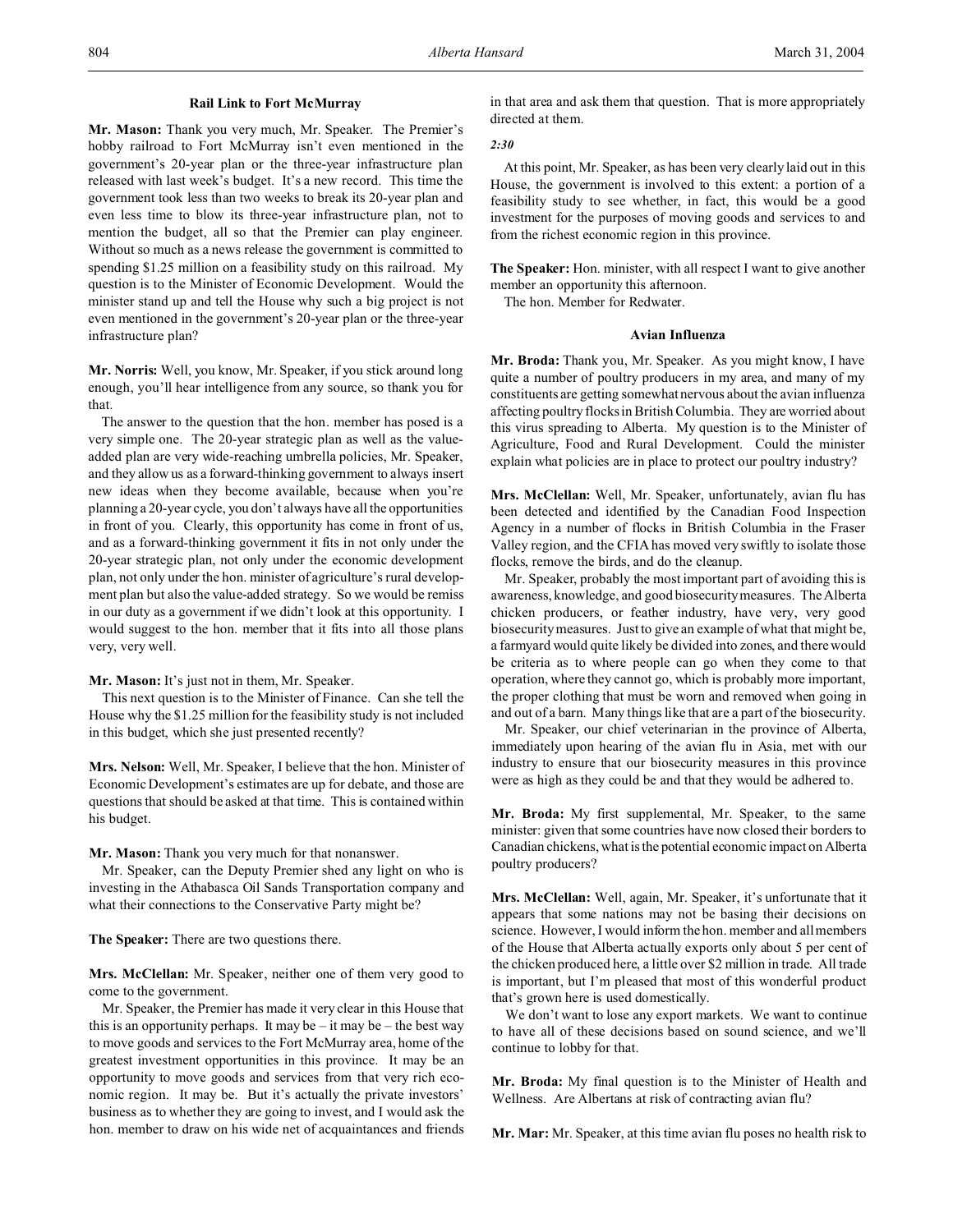I can explain, however, Mr. Speaker, that there's no evidence of human to human transmission of this disease. It appears that all confirmed human cases have developed after direct contact with infected poultry.

Again, Mr. Speaker, we are heightened in our surveillance of this, but at this time there appears to be no threat to human health in this province.

**The Speaker:** Hon. members, a few seconds from now I'll call upon the first of seven members to participate in Recognitions today, but prior to that might we revert briefly to Introduction of Guests?

[Unanimous consent granted]

# head: **Introduction of Guests** *(reversion)*

**The Speaker:** The hon. Member for Lacombe-Stettler, followed by the hon. Member for Edmonton-Centre.

**Mrs. Gordon:** Thank you very much, Mr. Speaker. It's a privilege for me to introduce to you and through you to members of the Assembly two guests that are seated in the members' gallery, Reeve Ray Prins and his lovely wife, Pauline. Ray, of course, is here for the AAMD and C convention. Reeve Prins provides exceptionally good governance to the ratepayers of Lacombe county. I would ask that Ray and Pauline stand and please receive the warm traditional welcome of the Assembly.

**The Speaker:** The hon. Member for Edmonton-Centre.

**Ms Blakeman:** Thank you very much. Mr. Speaker, one of the groups I always enjoy visiting with in my constituency of Edmonton-Centre is the Lions Village Railtown, and this afternoon I'd like to introduce to you and through you to all members of the Assembly six of the seniors from that residence along with their leader. Seated in the public gallery, we have Jean Leask and Mel Leask, Norah Warr, Louise Claire, Pat Bettcher, Mary Wolhand, and they're accompanied today by Michelle Kraeling. This group has a very lively current-issue debate during the morning coffee meetings that they hold every week, and it's a great honour for me to join them occasionally. They've all risen. Please welcome them.

## head: **Recognitions**

**The Speaker:** The hon. Member for Little Bow.

# **Picture Butte Sugar Kings**

**Mr. McFarland:** Thank you, Mr. Speaker. On March 20, 2004, the Picture Butte Sugar Kings won the provincial 2A basketball championship in Lethbridge, defeating Immanuel Christian Eagles. This is the fourth consecutive provincial high school final that the Picture Butte Sugar Kings have participated in, winning three silver medals and this year the gold.

I'm pleased, Mr. Speaker, to recognize head coach Kevin Reiter, assisted by his coaches Arnie Bergen Henengouwen and Mr. Ted Johnson, and of course the Sugar King team members: A.J. Bergen Henengouwen, Mike Caruso, Richard Doerksen, Eli Fowler, Marc Leclair, Rory McLeod, David Murray, Tyler Russell, Cody Schooten, and Shawn Vander Heyden. Coach Reiter has been coaching junior and senior high school basketball for 21 years and is very dedicated to the sport and to all his athletes.

I wish to extend congratulations to the 2A provincial boys basketball champions.

**The Speaker:** The hon. Member for Lac La Biche-St. Paul.

# **Advanced Coronary Treatment Foundation High School CPR Program**

**Mr. Danyluk:** Thank you very much, Mr. Speaker. I rise today in the Assembly to recognize an important program introduced in my constituency. The Advanced Coronary Treatment Foundation high school CPR program has made a positive impact in Alberta communities. In the St. Paul education regional division over 300 students from 10 high schools will be trained in CPR. This program has been implemented in the communities of Ashmont, Mallaig, Two Hills, St. Paul, Myrnam, Heinsburg, and Elk Point.

Students are taught the early warning signs of heart attacks and strokes as well as how to react to these indicators. Practical skills such as basic CPR and the Heimlich manoeuvre are taught through the training.

The ACT Foundation is a national nonprofit association that helps high schools across Canada to implement a core curriculum CPR program for youth. The foundation operates in partnership with health professionals, service clubs, government, and the community to establish this critical program. I would like to commend the ACT Foundation and its partners.

Thank you very much, Mr. Speaker.

**The Speaker:** The hon. Member for Calgary-West.

## **Trinity Lodge Retirement Residence**

**Ms Kryczka:** Thank you, Mr. Speaker. On Saturday, March 27, I was invited to attend as chair of the Seniors Advisory Council the grand reopening of the Trinity Lodge retirement residence, home to 185 seniors and located in the Premier's constituency of Calgary-Elbow. Trinity has just completed a major renovation, and the residents and the community are very proud of the results.

What a wonderful event it was. The festivities included a kids' corner, live jazz and vocal bands in the dining room, a ribbon cutting, dancing, a ladies vocal group in the card lounge, guided tours, refreshments, and, very importantly, meeting the residents.

The Premier was of course the most honoured guest, with Alderman Barry Erskine, ward 11, and me. As the Premier noted, Trinity Lodge has provided quality, independent housing for seniors since 1975, and it just keeps reinventing itself to better meet the needs of today's seniors.

Congratulations, Trinity Lodge, on your beautiful new home, truly a warm, friendly place.

Thank you.

**The Speaker:** The hon. Member for Edmonton-Glenora.

#### *2:40* **Rotary Club of Edmonton**

**Mr. Hutton:** Thank you very much, Mr. Speaker. It's a pleasure for me today to rise and recognize the Rotary Club of Edmonton on its dedication and commitment to the betterment of the city and our communities. Further, I would like to acknowledge the hard work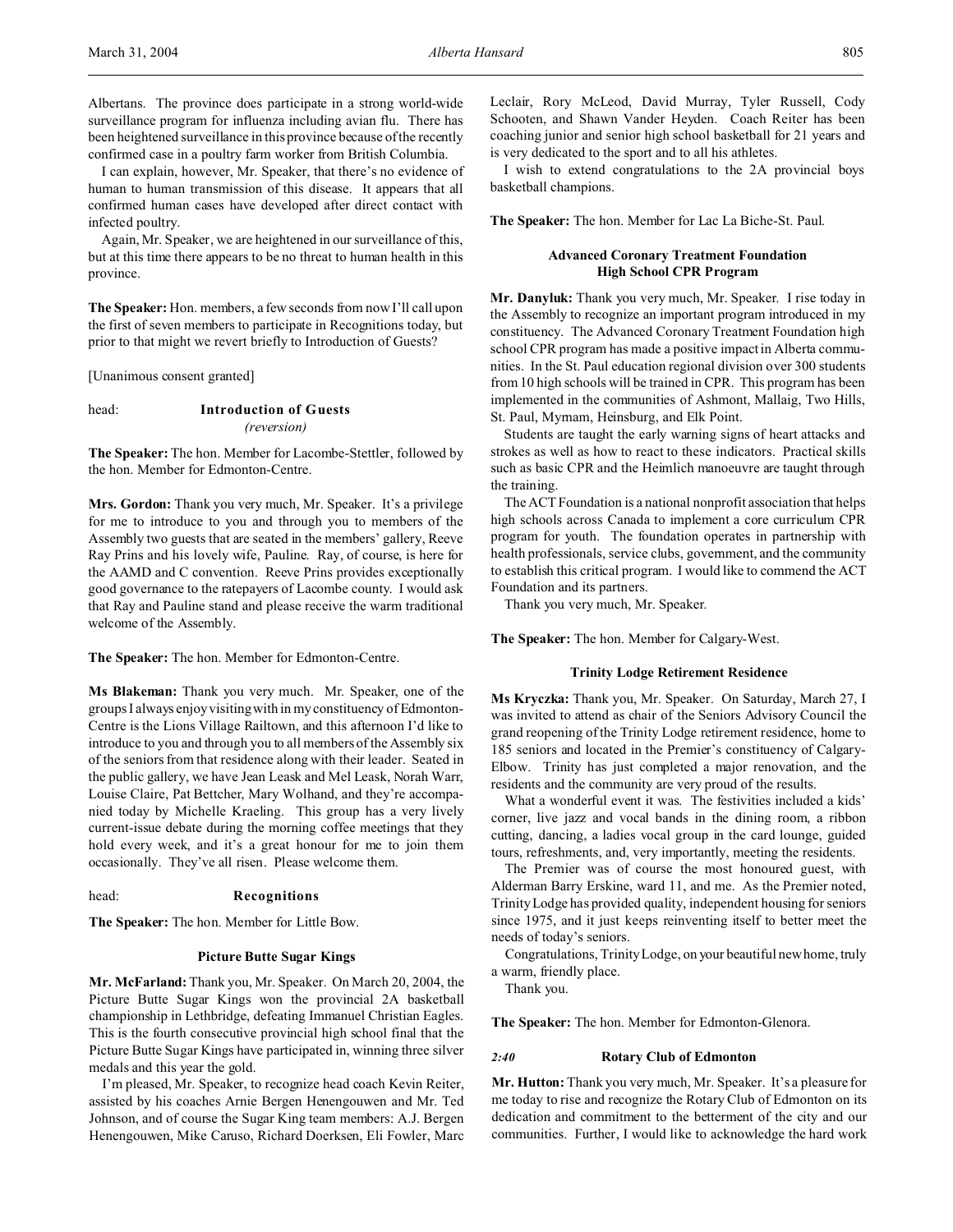of two individuals, Harry Buddle and Daryl Wilson, of the downtown club.

Yesterday morning they organized a very successful breakfast fundraiser that generated more than \$30,000 to support two Rotary centennial projects: the Bissell Centre, which provides an invaluable range of services to low-income Edmontonians, and the Lurana Shelter, which is a temporary sanctuary for abused women and families. The breakfast fundraiser was attended by 500 distinguished business and community leaders from the Edmonton area. In the audience were four government ministers, including the hon. Justice minister, the Economic Development minister, Community Development, and Transportation, as well as 18 of my colleagues from the Legislature.

Over the years the Rotary Club of Edmonton has supported and funded a number of projects in our city and province and worldwide. Edmonton Rotarians are part of a global family of community and business leaders who are committed to making the world a better place for all.

Thank you, Mr. Speaker.

**The Speaker:** The hon. Member for Edmonton-Castle Downs.

#### **Emergency Responders**

**Mr. Lukaszuk:** Thank you, Mr. Speaker. I would like to recognize the police officers, firefighters, paramedics, nurses, doctors, and correctional officers who are exposed to bodily fluids and blood in the course of their duties. The men and women working in these professions place their health and well-being on the line to protect and save our lives.

Unfortunately, a growing number of at-risk suspects demonstrate irresponsible behaviour by infecting others with little or no regard for the horrible emotional and physical harm inflicted on the victims and their families or their friends. Based on conversations and correspondence with police services, firefighters, and union locals across Alberta, an increasing number of professionals are being bitten, scratched, and spat upon by people who use that as a threat or a potentially fatal weapon aiming at disease.

Mr. Speaker, for thousands of Albertans who work in professions where it is their duty to stand in harm's way, forcing a blood sample from people who infect emergency workers is a necessary step to improve the well-being of people who work in increasingly dangerous conditions. It is for these reasons, Mr. Speaker, that it is imperative to continue the process of discussion on Bill 204.

Thank you.

#### **Edmonton's Food Bank**

**Mr. MacDonald:** I rise today to congratulate Edmonton's Food Bank on its new home, where I know staff and volunteers will continue to help even more people who have fallen on hard times.

The Food Bank's mission is to be stewards in the collection of surplus and donated food for effective and free distribution to people in need. Thanks to the generosity of Edmontonians the Food Bank has been successful in its mission and fed almost 154,000 hungry people last year.

But the Food Bank can never rest and always needs to collect and distribute more donations. Edmonton's Food Bank participates in 300 special events during the Christmas season alone, and its mascot, Fill-up, has become a familiar sight all over the city.

Donations to the Food Bank are accepted at local grocery stores and fire halls throughout the year and now at the Food Bank's new location at 11508 - 120th Street. We should all make a donation of money or a nonperishable food item in honour of its grand opening. I wish the Food Bank well.

Thank you.

**The Speaker:** The hon. Member for Edmonton-Centre.

#### **Seniors United Now**

**Ms Blakeman:** Thank you very much, Mr. Speaker. This morning I attended the annual general meeting of Seniors United Now, or SUN. SUN believes that it is only by banding together that the government will pay attention to the concerns of Alberta's seniors. The group believes that seniors can only persuade the government to restore benefits taken from them over the last 11 years by demonstrating that a large number of Alberta's seniors are prepared to vote for the party that will restore their benefits.

I invited the 400 or so seniors at this morning's AGM to join other seniors and sit in the Legislature gallery during the May 6 Seniors ministry budget debate, showing this government that seniors are not satisfied with what they received in the 2004-2005 budget. The government can't claim that it hasn't heard about seniors suffering as a result of its decisions, and still it hasn't restored benefits, but there wasn't any relief for seniors in the budget released this week.

The SUN group remains determined, and its fact sheet states and I quote: the general opinion is that the real surplus is even greater than was announced on March 24. Once again, the government, like any other bully, keeps hitting those who do not fight back. Keep on going, SUN.

Thanks very much.

**The Speaker:** Hon. members, one additional recognition today, but a little test to go with it. If you take the number 11 and you multiply it by an even number, you will determine the year in which on this day the hon. Member for Rocky Mountain House, the Minister of Infrastructure, was born. So happy birthday to him.

#### head: **Presenting Petitions**

**The Speaker:** The hon. Member for Edmonton-Castle Downs.

**Mr. Lukaszuk:** Thank you very much, Mr. Speaker. I would like to present a petition signed by 866 Albertans petitioning the Legislative Assembly to "support Bill 204, the Blood Samples Act, which will provide more security and peace of mind for people working in occupations who have a higher risk of exchanging bodily fluids with a potential carrier of a blood borne disease."

Thank you, Mr. Speaker.

**The Speaker:** The hon. Member for Edmonton-Strathcona.

**Dr. Pannu:** Thank you very much, Mr. Speaker. I rise to present this petition on behalf of my hon. colleague for Edmonton-Highlands. The petition is signed by 121 Albertans petitioning the Legislative Assembly to urge the government of Alberta

- 1. To immediately withdraw the draft management plan for the Evan-Thomas Provincial Recreation Area and revise it so as to disallow any further commercial or residential development of the Kananaskis Valley;
- 2. To redesignate the Evan-Thomas Provincial Recreation Area and adjacent unprotected public lands as a Provincial Park, with those parts currently undeveloped designated as Wildland Provincial Park;
- 3. To maintain Kananaskis Country in a natural state that provides high quality wildlife habitat and nature-based recreational opportunities.

Thank you, Mr. Speaker.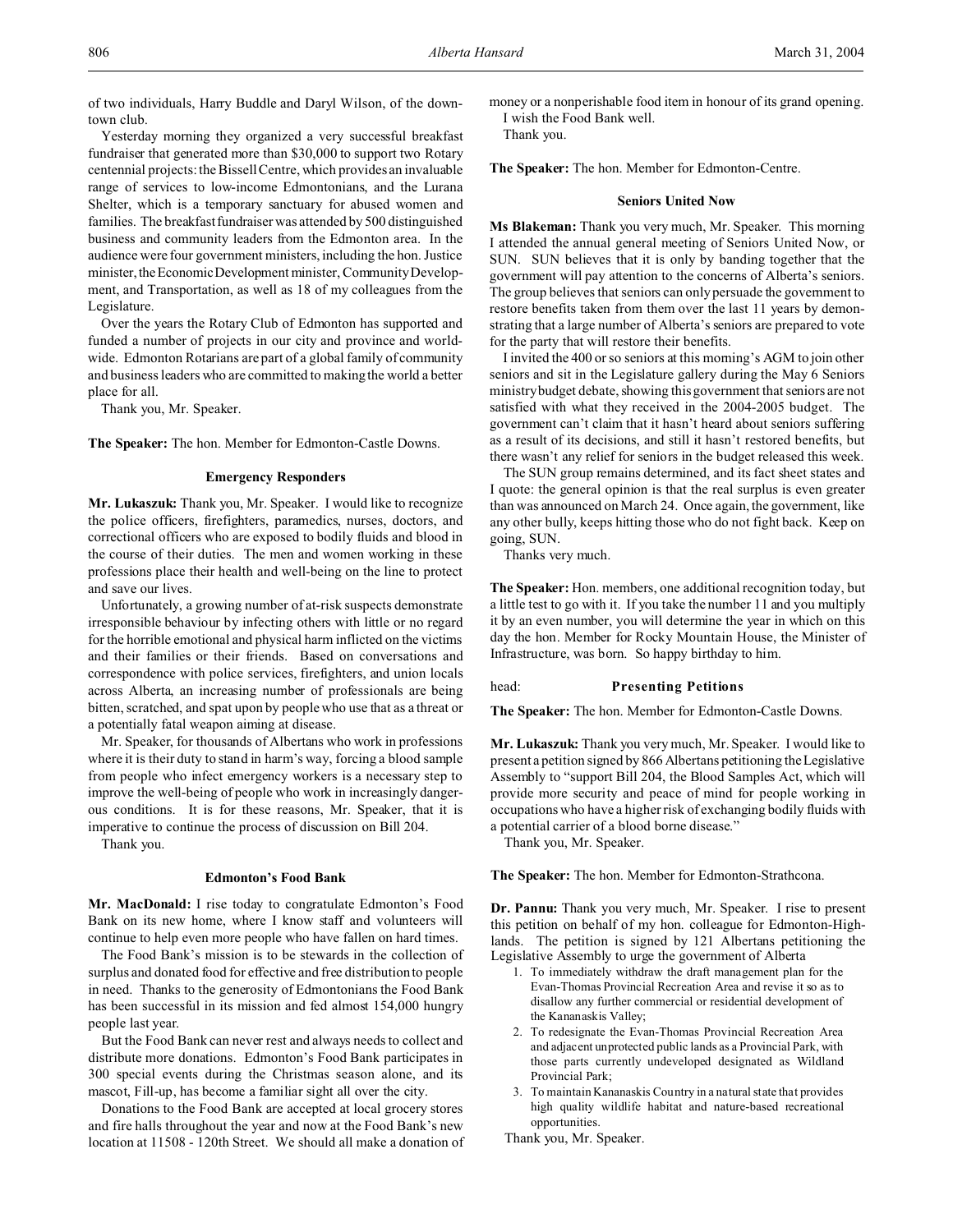## head: **Introduction of Bills**

**The Speaker:** The hon. Minister of Revenue.

# **Bill 27**

# **Alberta Corporate Tax Amendment Act, 2004**

**Mr. Melchin:** Thank you, Mr. Speaker. I request leave to introduce Bill 27, the Alberta Corporate Tax Amendment Act, 2004.

As part of Alberta's business tax reduction strategy this bill amends the existing act to reduce both the general corporate rate and the small business rate by 1 per cent each: the general rate from 12 and a half per cent to 11 and a half per cent and the small business rate from 4 per cent to 3 per cent. With these changes the Alberta corporate income tax will be the second lowest among the provinces. The small business rate will be the lowest in Canada, tied with New Brunswick. The proposed amendments also reflect the federal resource taxation legislation administrative changes.

Thank you.

[Motion carried; Bill 27 read a first time]

**The Speaker:** The hon. Government House Leader.

**Mr. Hancock:** Thank you, Mr. Speaker. On Monday, March 23, under Introduction of Bills Bill 25 and Bill 26 were introduced in the Legislature for first reading. The bills as introduced were tabled as being sponsored by the Minister of Learning. In fact, Bill 25 was supposed to have been tabled as having been sponsored by the hon. Member for Drayton Valley-Calmar and Bill 26, the hon. Member for Edmonton-Meadowlark.

I understand that the Minister of Learning has contacted members of the opposition and achieved agreement that we could ask for unanimous consent to have the sponsorship of the bills corrected for the record of the House. So I'd ask that you ask the House for unanimous consent to do so.

**The Speaker:** I started attending this Assembly in 1974, and never have I ever heard of such a request coming forward. But under unanimous consent the Assembly can do just about anything.

I would take it, then, that there is also a requirement that the bills be reprinted with the new names, as well. Who would bear the cost for that, hon. Government House Leader?

**Mr. Hancock:** Yes, Mr. Speaker, they're small bills, and the cost is not excessive.

**The Speaker:** So in addition to changing the names to these two hon. members, there's a request that the bills be reprinted and not be reintroduced?

**Mr. Hancock:** Yes, Mr. Speaker.

**The Speaker:** Well, there is, then, a request that two bills, namely Bill 25 and Bill 26, be reprinted, Bill 25 with the name of the hon. Member for Drayton Valley-Calmar placed on it and Bill 26 with the name of the hon. Member for Edmonton-Meadowlark placed on it. Unanimous consent is being requested.

[Unanimous consent granted]

**The Speaker:** The bill in question, Bill 26, would also be moved onto the government Order Paper; is this correct? It being now under the name of the hon. Member for Edmonton-Meadowlark, the request would be that Bill 26 be moved onto the government Order Paper?

**Mr. Hancock:** Yes, Mr. Speaker. I was anticipating asking exactly that, that it then be moved onto the Order Paper under Government Bills and Orders.

[Motion carried]

head: *2:50* **Tabling Returns and Reports**

**The Speaker:** The hon. Member for Drayton Valley-Calmar.

**Rev. Abbott:** Thank you, Mr. Speaker. I'd just like to table the requisite number of copies of a resolution passed this morning by the Association of Municipal Districts and Counties asking to enhance and increase the duties of special constables.

**The Speaker:** The hon. Minister of Human Resources and Employment.

**Mr. Dunford:** Yes. Thank you, Mr. Speaker. I'd like to table my answer to Written Question 8, as asked by the Member for Edmonton-Gold Bar.

**The Speaker:** The hon. Minister of Innovation and Science.

**Mr. Doerksen:** Thank you, Mr. Speaker. It is my pleasure to table a statement regarding Youth Science Month in Canada and with it mycongratulations to approximately 500,000 students in Albertaand across Canada who are participating in local and regional science and technology fairs this month. I had the opportunity to participate in the central Alberta regional fair as a judge this past weekend, and I was impressed by their depth of knowledge and their commitment to their projects. I ask all members to join me in congratulating these bright young minds.

**The Speaker:** The hon. Member for Edmonton-Gold Bar.

**Mr. MacDonald:** Thank you very much, Mr. Speaker. I have three tablings today. The first one is a letter that I received on March 23, 2004, from the office of the Information and Privacy Commissioner in regard to Bill 22, the Election Statutes Amendment Act, 2004.

The second tabling I have is a series of documents indicating that the price of steel in this country is going down, not up as previously reported on two occasions in this Assembly.

The third document I have is one from February 27, 2004. It's from Alberta Energy, electricity division. The original is signed by the executive director, Kellan Fluckiger, and it is in regard to a question I asked earlier in the Assembly about open competition by 2010 for electricity suppliers and customers.

Thank you.

**The Speaker:** The hon. Member for Edmonton-Strathcona.

**Dr. Pannu:** Thank you, Mr. Speaker. It's my pleasure to table two documents today. The first is a news release issued by the Edmonton public school board on March 30, 2004 – that is, yesterday – expressing the board's disappointment and frustration at receiving no new funding for infrastructure.

The second document is the capital plan highlights issued by the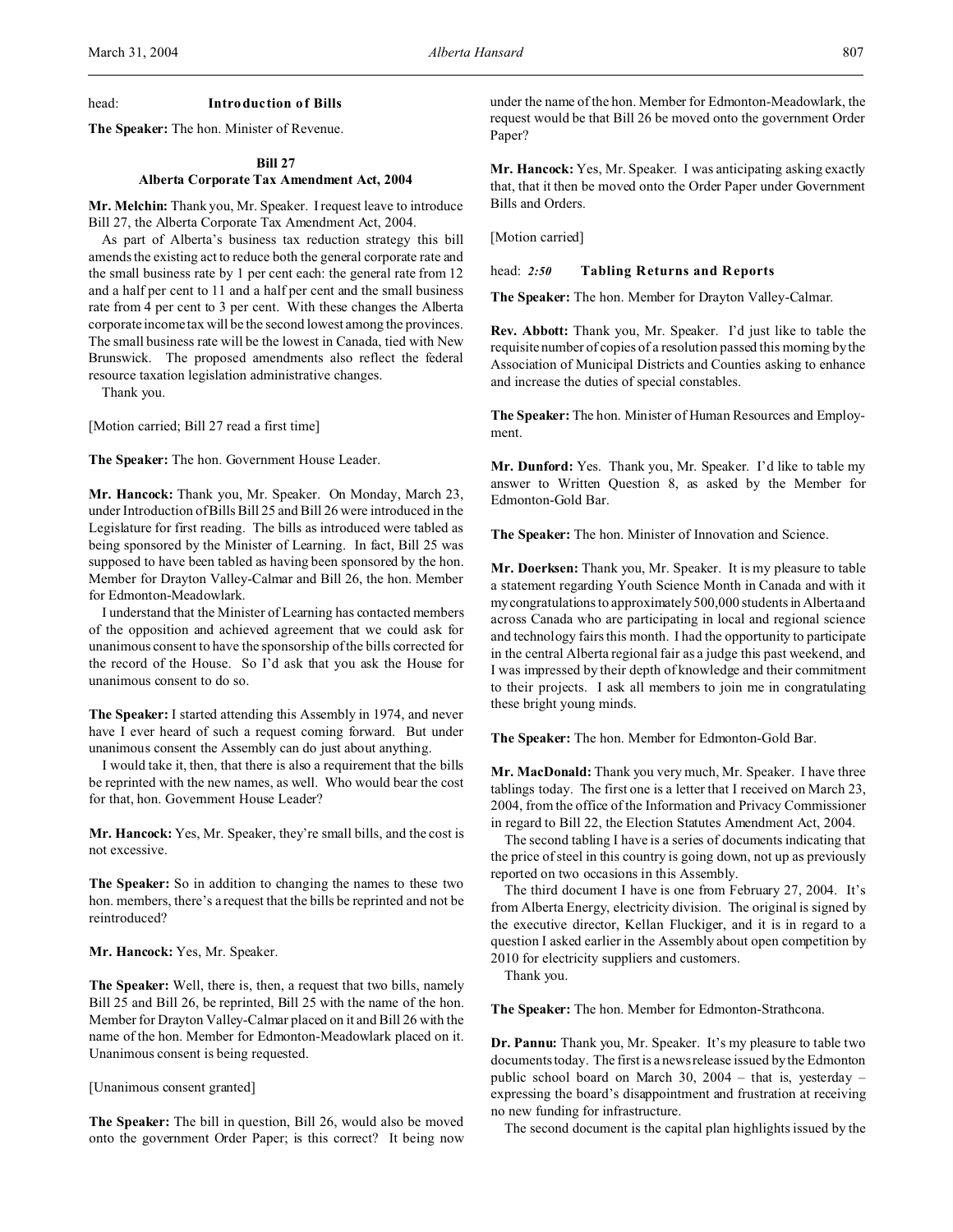Edmonton public school board for a three-year period beginning in 2003-2004. This document outlines the urgent need for the construction of new schools and the modernization of existing facilities.

Thank you, Mr. Speaker.

#### head: **Tablings to the Clerk**

**The Clerk:** I wish to advise the House that the following documents were deposited with the office of the Clerk on behalf of the hon. Mr. Mar, Minister of Health and Wellness: Alberta Cancer Board annual report 2002-2003; Alberta Cancer Board financial statements 2002- 2003; and pursuant to the Health Facilities Review Committee Act, the Alberta Health Facilities Review Committee annual report 2002- 2003.

head: **Orders of the Day**

head: **Committee of Supply**

[Mr. Tannas in the chair]

**The Chair:** I'd like to call the Committee of Supply to order.

head: **Main Estimates 2004-05**

## **Government Services**

**The Chair:** Are there any comments or questions to be offered with respect to this?

**Mr. Coutts:** Well, before we ask for the question, I'd like to make a few comments, Mr. Chairman. I wish you all a great afternoon and thank you for the opportunity to speak to Government Services estimates for 2004-2005.

With me today and seated in the members' gallery – and I'm going to ask them to wave as I introduce them – are the people that I had the pleasure and the honour of working with to put these estimates together as well as our business plan. They work diligently on behalf of Albertans and the government of the province of Alberta and work very, very hard to provide the services that we do within the department.

They are Fay Orr, deputy minister of the department; Roger Jackson, former deputy minister and Alberta's first Utilities Consumer Advocate. We have with us also Dave Rehill, deputy minister and CEO of Alberta Corporate Service Centre, and with Mr. Rehill today we have Les Speakman, the executive director of the Alberta Corporate Service Centre. Laurie Beveridge is our assistant deputy minister of consumer services and land titles. As well, we have Wilma Haas, who's the managing director of Service Alberta and Alberta Registries. Sue Bohaichuk is sitting right beside her, and Sue is our senior financial officer. Then we have a newcomer to our department, my communications director, Ryan Cromb, who has just joined us. We welcome them all here today.

Today, Mr. Chairman, I'd like to provide a brief overview of our business and our financial plan, which is based on our continued commitment to service excellence and support of our two major core businesses. First, we provide Albertans with a full range of licensing, registry, and consumer protection services. Our second mandate is to lead service improvement initiatives on behalf of the government of Alberta.

In support of these two core businesses we have priorized our programs and services to focus our resources on six major goals. Our first goal and highest priority is "efficient licensing and registration services." We measure our success by ensuring that clients are satisfied with the accessibility, accuracy, and security of our services. We also strive to keep our fees affordable and are confident that all our services remain competitively priced compared to other jurisdictions.

Ongoing growth in the Alberta economy means that our registry system now supports over 35 million transactions per year. For land title registrations, in particular, there has been a 25 per cent increase over the past three years in the number of transactions. In spite of the extra efforts of staff and significant overtime, the growing demand for services in this area resulted in fairly lengthy turnaround times this last summer. Extra funding has been included in our budget to hire 16 land titles examiners and fund the interim overtime costs until the new staff can be fully trained. It also addresses increases in our postage, printing, and imaging costs that result from these higher transaction volumes.

*3:00*

We anticipate that further improvements in our service delivery for land titles and our other registries will occur as we progress with our registries renewal initiative. Our registry system infrastructure will also play an important role in Alberta's automobile insurance reform. Enhanced security and identity protection remains a top priority, and we have several initiatives planned, such as rolling out within the next several months the use of facial recognition on our driver's licence to prevent and detect fraud. In total our registry and licensing services account for \$63.3 million worth of our resources but generate revenue in excess of \$325 million.

Our second goal is "informed consumers and businesses, and a high standard of marketplace conduct." A major initiative related to this goal is the Residential Tenancies Act. This legislation provided a framework for nearly 1 million Albertans who rent their accommodation. We have amended it to ensure that it remains relevant to today's environment and continue to consult with the Alberta residential tenancies advisory committee on related regulations. We are also looking at establishing a voluntary alternative dispute resolution process to resolve tenancy issues.

One of the cornerstones of our consumer legislation is the Fair Trading Act. We plan to introduce updates in the fall of 2004 to ensure that it keeps pace with changes in Alberta's marketplace. On other fronts we will continue with our award-winning national and international consumer protection initiatives and will focus on the most serious marketplace violations.

Another key protection initiative is preventing vehicle theft, and through our co-ordination of the Alberta vehicle theft working committee we've developed comprehensive recommendations for dealing with this issue. We allocate about \$9.3 million of our resources to protecting and educating consumers, and we measure our success based on client satisfaction.

Under goal 3 consumer protection is further enhanced through the establishment of Alberta's first Utilities Consumer Advocate. This new program will protect the interests of Alberta's 1 million residential, farm, and small commercial consumers in the province in our restructured retail utilities marketplace. The advocate will undertake a number of activities, such as, firstly, acting as a central point of contact to provide Albertans with information and assistance; secondly, ensuring utility companies address consumer questions and concerns in a timely and fair manner; thirdly and probably as important as anything is representing Albertans'interests at the Energy and Utilities Board hearings and other regulatory proceedings.

The advocate will also provide advice on industry and government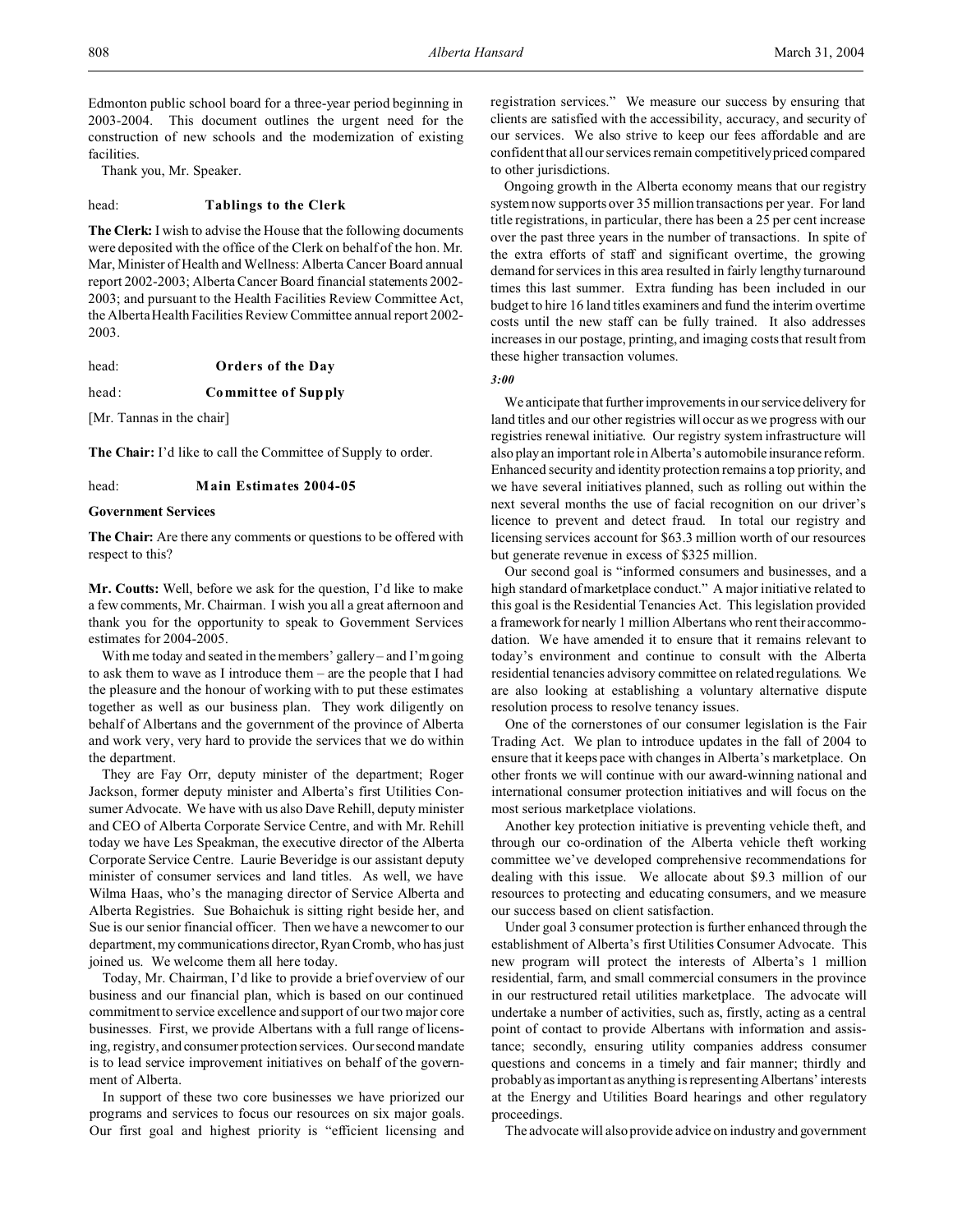policies and practices as appropriate. This program is fully funded by electricity and natural gas consumers through the electricity Balancing Pool and natural gas distributors respectively at an estimated cost of \$4.4 million per year. If any of these funds are not required for this program, they will be returned.

Our fourth goal relates to the Service Alberta initiative, where we are striving to increase Albertans' awareness and satisfaction with access to all government of Alberta services through the Internet, through telephone, mail, fax, and over-the-counter service. Progress is continuing on an incremental basis and is dependent upon other ministries' contributions.

As of early February only 53 per cent of Albertans were aware of the toll-free number and the web site, so a key focus will be promoting awareness of Service Alberta and how it can help them. We will also continue to enhance the web site, promote integration of the Alberta government contact centres, and monitor satisfaction with over-the-counter services. The Service Alberta initiative amounts to approximately \$1 million worth of our resources.

Our fifth goal is to provide "effective management of, and access to information, and protection of privacy." A key initiative will be to support the implementation and harmonization of new privacy legislation for the private sector. While Alberta's act is already harmonized with B.C.'s legislation, we are now working towards greater alignment and co-operation with other provinces and territories.

Another key responsibility is to promote effective ways of managing the government's information and records. This program not only provides advice on standards and best practices but also offers training and encourages co-ordination between ministries and the Alberta Corporate Service Centre and the Provincial Archives. Nearly \$2.7 million of our resources are allocated to these services.

Another major program under goal 6 of our ministry is the Alberta Corporate Service Centre. It reflects this government's commitment to promoting efficiencies and continuous improvements. ACSC has spent the last three years consolidating operations, aligning activities and resources, and defining service delivery costs to prepare for major directional changes. Recently a new governance structure was implemented to strengthen ACSC's accountability and to support new directions in service delivery. Next steps include optimizing service delivery through pursuing best practices that position us to further streamline processes.

As well, we are developing a revised approach to costing and pricing services that reflects innovative practices used in other world-class shared-service organizations. Client satisfaction with this revised pricing and cost model will be a primary indicator for measuring ACSC's overall success this year. The centre operates mainly on a dedicated-revenue basis with \$142 million of the overall \$154 million budget recovered through service agreements with other ministries and agencies. The remaining expenditures are for central services such as supply management, telecommunications, and records management.

In closing, our ministry has a major impact on the lives of Albertans, and we take pride in delivering high-quality services in the most effective way possible.

Mr. Chairman, I want to thank you very much for this opportunity to present our priorities, and I look forward to addressing any questions that any of the members opposite may have. If we should happen to miss any, we will go through *Hansard* and make sure that answers are received to those inquiries in writing.

Thank you.

**The Chair:** The hon. Member for Edmonton-Gold Bar.

**Mr. MacDonald:** Thank you very much, Mr. Chairman. It's a pleasure to participate in the debate on the estimates of Government Services this afternoon. Certainly, one looks at that budget, and you could sum it up like one of those old Clint Eastwood movies, *The Good, the Bad, and the Ugly*. Certainly, there is work to be done in this department, but there are some good things being accomplished there. That's for certain.

One of those that I would like to note at this time is the work that the department has done in the recent past, going back to last summer, on some of these shady renovators that are going around the province. The department has put out some very informative information that consumers, householders can use to protect their money and, in some cases, their property from unsavoury and unqualified tradespeople acting as qualified home renovators. We know – one only has to look at the ads that are on television from various Canadian and multinational hardware chains – that this is a huge market.

#### *3:10*

I think and the constituents of Edmonton-Gold Bar also think that the Ministry of Government Services has done some very good things. I would like to see more information made available to consumers by the department in regard to this matter. Consumers appreciate it, and they appreciate the hard work of the department on this issue. But that information should be available to all consumers, and it should be made available also to the home renovation industry. I don't know if they have a trade association or not, but maybe they should. I don't want to be accused by members from the opposite side of encouraging them to overregulate, but I don't think there's much of a chance of that happening.

Mr. Chairman, I wonder what the plans are to make the web site of the department more consumer friendly. I'm wondering if at some time the minister has the view that consumers would look to his department not only for leadership but for information, information that would be readily available at their fingertips. Consumers are sort of the Rodney Dangerfield of Albertans; they don't get any respect.

One only has to look at our government web site and look at the previous – and this was when the Conservatives were in power in Ontario. I don't think they were defeated because of lack of attention to consumer-related issues. Maybe they were. But, certainly, you look at the government web sites from various respective departments in Ontario, and you will see where there is an emphasis put on consumer information and consumer protection. I would like to see the same sort of right-wing zeal focused on increasing consumer information and protection in this province. Maybe this is the ministry and the Minister of Government Services that could do it.

It would be a one-stop shop for consumers looking for information on insurance. Unfortunately, it looks from today that by 2010 we're going to have choice in electricity and I can only assume in natural gas as well whether we like it or not; what's good for the government is going to be good for the consumers in this case.

This document that we talked about in question period – certainly it looks like there's an anticipation of trouble, Mr. Chairman, by the government. We've seen this consumer czar, this Utilities Consumer Advocate. Well, the budget is going from \$2.6 million when it started to  $-$  I believe we're up to \$4 million and a bit. Yes, \$4.3 million for this year. Then even after we get all the furniture and everything paid for in the office and the moving in and location expenses, it's going to go up in two years to \$4.8 million.

So I can only assume that the hon. Minister of Government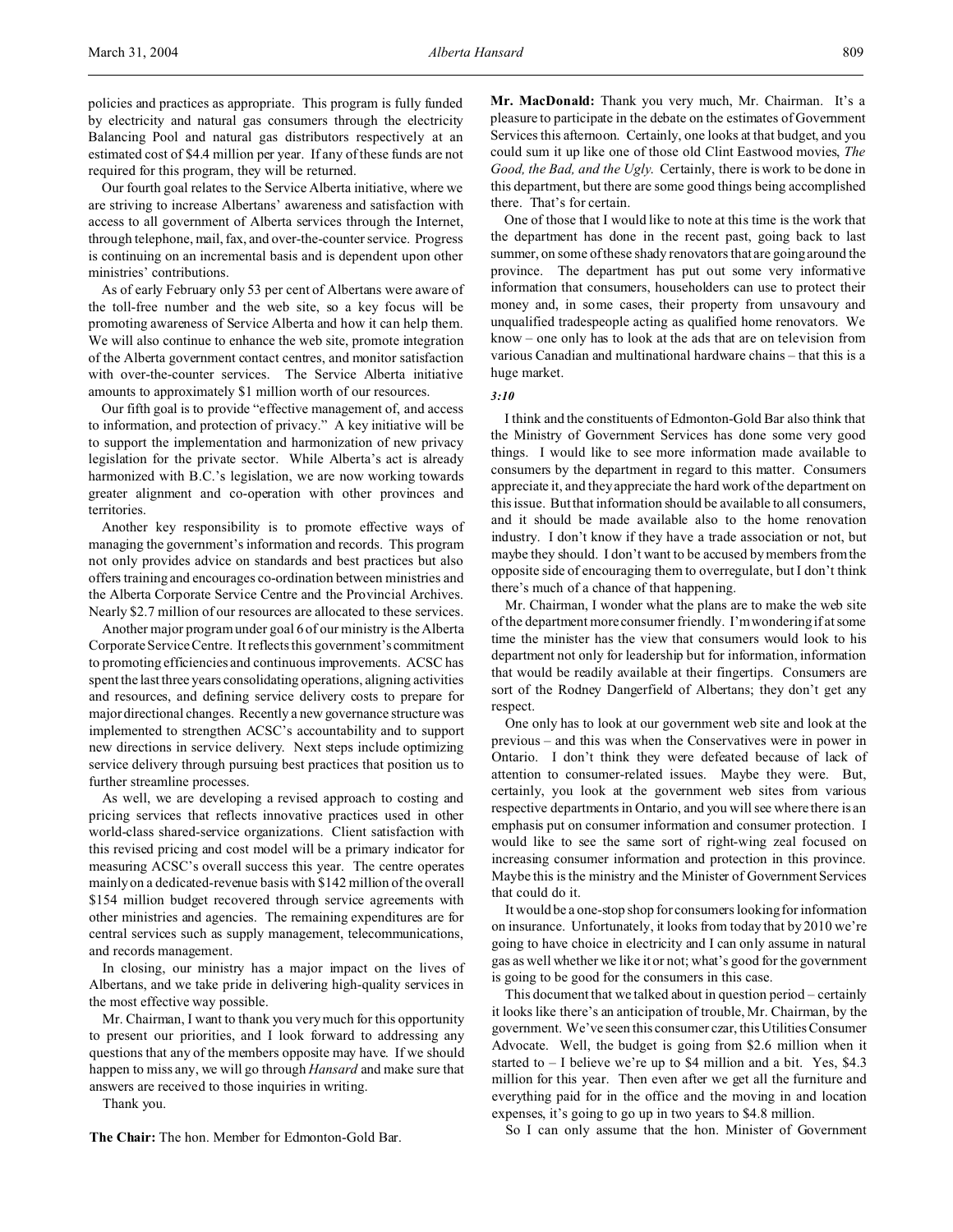Services already knows something that the Minister of Energy does not or is unwilling to recognize, and that's the fact that there's going to be more trouble, lots more trouble with energy deregulation for natural gas and electricity. I can only assume that by looking at the increases in the budget.

From the time this office started till it's two years old, it's going to need an additional \$2 million. What's that \$2 million going to be used for? How many full-time employees are going to be in that department? How is the office being set up? Everything from furniture to electronic equipment: who's paying for that? Where's it coming from, and what's it going to cost?

Now, while we're on the subject of the utilities czar, it is amazing that this office would come into existence through a ministerial order that was one of the hardest pieces of detective work this hon. member ever attempted in his time in this Assembly, Mr. Chairman. I was asked even by reporters for this ministerial order, and I had to admit at first that I hadn't even heard of it. Then I heard that at a standing policy committee this issue was discussed, and I was lucky to get that information because I wasn't invited to that standing policy committee. I, unfortunately, wasn't invited, but hopefully in the future a guy may be invited. But I did get wind of this, and I did research through the EUB, and I was in my view lucky to have discovered the rules surrounding this Utilities Consumer Advocate.

No one is saying that the Utilities Consumer Advocate shouldn't exist. In fact, if you look at various government departments and you look at political parties in this province – the Progressive Conservative Party had a notion at one of their policy conventions that we have a Utilities Consumer Advocate. Certainly, we brought the issue up as Official Opposition. The Navigant report talked about this.

Various other studies done on electricity talked about having consumer education. Not propaganda but education. If you're going to force them to make this choice, well, make sure that consumers have the information.

Now, I don't know where the hon. minister in his opening remarks if I heard him correctly – there's a lot of buzz in here, and I may not have heard him correctly. According to public documents that are available from the EUB, and I'm quoting here, Mr. Chairman: the office of the Utilities Consumer Advocate will promote understanding of the restructured electricity and gas markets and ensure that Albertans' concerns are heard and effectively addressed; the advocate's office will listen to and analyze consumers' concerns in order to provide advice and guidance to stakeholders, including government, the Energy and Utilities Board and other regulatory agencies, and utility companies of utility consumer protection policies and practices.

I don't see "enforce" in here. I don't know how consumers are going to be protected. How are they going to be protected if we're just going to promote understanding and we're going to listen to and analyze consumers' concerns? We're going to listen and analyze and promote. It feels good; it sounds good. But, I mean, where are the teeth? Certainly, hon. members on this side of the Assembly would like an answer to that.

I hope the Government Services minister and the department are not burdened or saddled with an outfit that is going to turn out to be quite ineffective. They're not ineffective at getting the budget and this whole idea of having money being paid. Now, where's this ministerial order? Right here. ATCO Gas north and ATCO Gas south and AltaGas Utilities have to come up with half a million dollars to pay the costs of the office of the Utilities Consumer Advocate, and next year I suppose they're going to have to come up with a bit more to pay for the increase in the utilities office.

## *3:20*

Mr. Chairman, that gets me to my next question in regard to this. What does the department anticipate the problems will be? Will they be all on the electricity side, or will they all be on the natural gas side? When we understand that 20 per cent of the budget is coming from the gas side and 80 per cent is coming from the Balancing Pool, the electricity side, it is unusual. I would assume, I think quite correctly, that the minister knows that 20 per cent of the problems are with natural gas; 80 per cent are with electricity. With the expansion of the budget is that going to continue, or will there be more electricity concerns and less natural gas concerns?

Now, in the performance measures here, item 3, we're talking about "effective advocacy of Albertans' interests in the restructured utilities market." This has got to be one of the toughest jobs that one could give an hon. minister. This hon. minister has been doing his very best in this department with the privatization of the registries and with our licensing issues. There's no doubt that he's been working hard. But, Mr. Chairman, I can't understand why they would saddle this department with this and why it wouldn't be tied directly to the Minister of Energy. You know, that department seems to be stubbornly resisting all attempts and all campaigns to unplug electricity deregulation and look at energy deregulation and how it has affected the consumers of this province.

We're looking here at goal 3, and this is a performance measure. It's new. "Percentage of customers 'satisfied overall' with services." Well, we're looking at a target of 60 per cent, and in two years if we spend additional money, it's going to go up to 80 per cent. So I hope that we're not being told that money is going to buy happiness here. I don't think that's going to happen.

Now, again, this is another performance measure, a new one: "Percentage of Albertans aware of the role/services provided by the Utilities Consumer Advocate." Fifty per cent, half of us, are going to be aware of this. I see a lot of information in my bill these days, and I wonder what could be provided in that bill to help the minister achieve his target of 90 per cent of citizens being aware of the role or service provided by the Utilities Consumer Advocate.

Is there another flyer going to go out? I don't know what we could put on that. I wouldn't want the department to come up with a marketing ad with sort of a watchdog there with a blindfold on or a big dog with his paws over his ears lying down pretending not to hear, not to pay attention. I wouldn't want that to be the logo of the department.

Now, the third performance measure here, Mr. Chairman: "Percentage of interveners expressing satisfaction with the cooperative protocol utilized by the Utilities Consumer Advocate." Cooperative protocol. This gets back to my earlier questions as to how all this will work. In the interests of the consumers we're going to have this co-operative protocol.

This is like voluntary compliance. Certainly, under the determined leadership of the Minister of Human Resources and Employment we've forgotten about voluntary compliance as far as workplace safety goes. We recognize that it doesn't work. The minister has taken a suggestion from this side of the House and has decided to vigorously enforce the law and take allegations through the court systems if necessary. I would commend him for that, and I would commend him for admitting that voluntary compliance doesn't work. That's the co-operative protocol. It's just another fancy way of saying "voluntary compliance."

I can't see how we're going to go with this from a satisfaction rate of 60 per cent this year to 80 per cent. I don't understand how this is going to work. I have a lot of confidence in the minister and a lot of confidence in the staff, but on this issue I have grave reservations.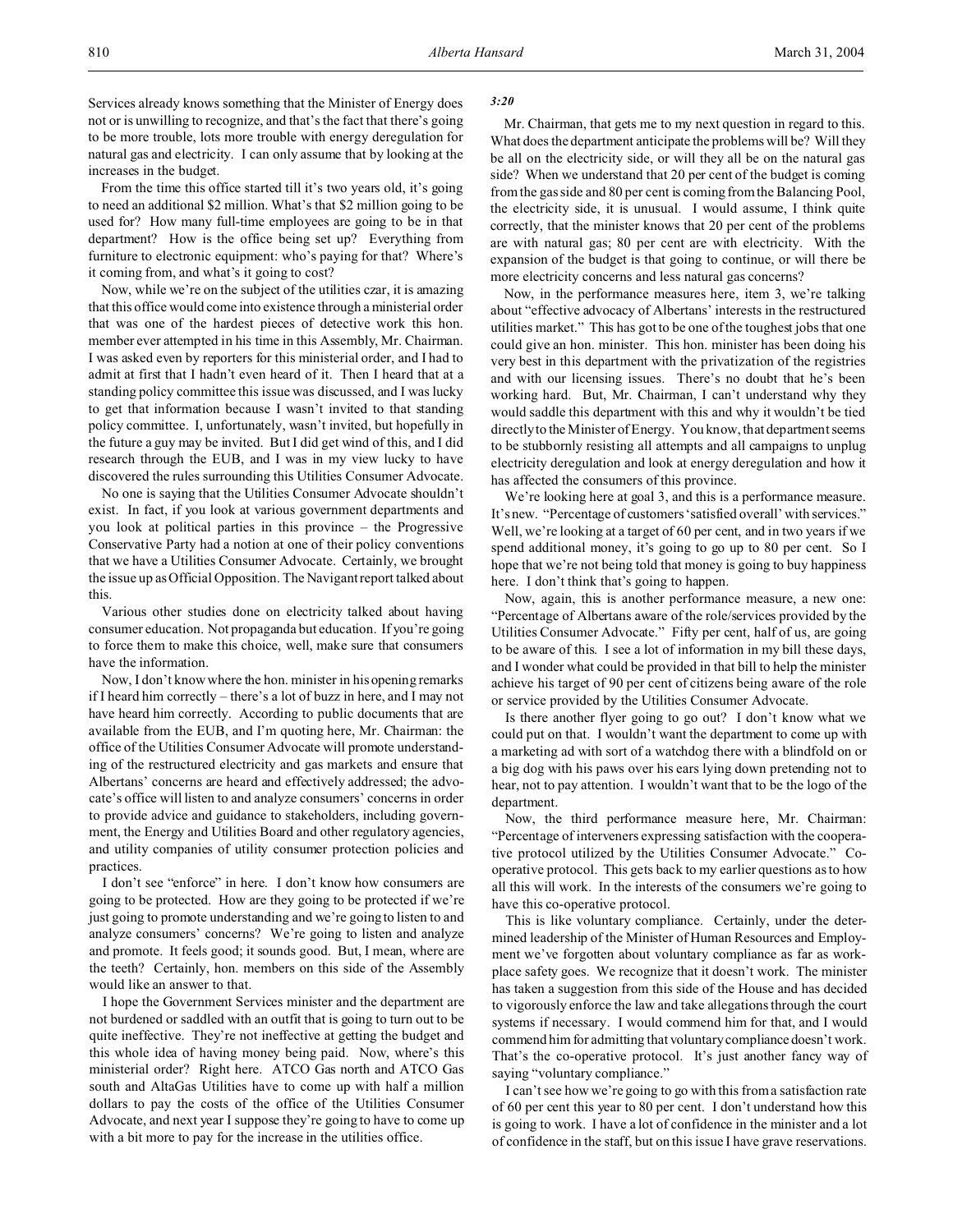I don't think this is what the Navigant report had in mind when they suggested a Utilities Consumer Advocate or the form of a Utilities Consumer Advocate. I know the Conservative Party didn't. The Progressive Conservative Party, I should say. There are a lot of Conservative parties around these days, so I'd better make that correction.

Mr. Chairman, I would also like to ask the minister while we're talking about consumers – I think the Ministry of Government Services would be an ideal location for a whistle-blowers' office. Maybe we could connect it to the Ombudsman. Now, I may be stepping out of line here and assuming that this government is going to pass whistle-blower legislation and have good, strong whistleblower legislation so that we can protect the taxpayers from any and all forms of abuse as may occur.

Now, on this web site that the ministry could develop for consumers, if consumers saw something that they didn't feel was right with their government, if they saw something at a registry office, for instance, well, the web site could inform them of how they could contact the Ombudsman and have an impartial office check out the indiscretions or the allegations and see what's going on. Perhaps I'm getting ahead of myself, but certainly we would on this side of the House like to see that implemented by this department.

When we look at this department, the issue of identity theft comes up time and time again. Over the weekend I was reading . . . [Mr. MacDonald's speaking time expired] Oh, I'll have to cede the floor to another colleague, Mr. Chairman.

Thank you.

**The Chair:** The hon. minister.

**Mr. Coutts:** Thank you, Mr. Chairman. If the House would allow me to just respond to a few of the questions that have been brought forward by the hon. member opposite, just to kind of pick up where he left off in terms of what's in the future for consumer protection and how we get the information out to people. He kind of started off that way and ended up that way. We in the department have the same vision. We see a one-stop shop for information for Albertans to access, and it's called Service Alberta. We've expanded on that program over the last three years to the point now that Albertans are starting to use it. However, we could see some more use of that with a little bit more awareness out there.

Our Service Alberta goal is to make it easier and more accessible for Albertans to not only see government of Alberta programs but also to just get plain, good, solid information about what their rights are, information about where to go to get specifics on definite programs, et cetera.

## *3:30*

Our Service Alberta web site is being expanded almost weekly to include whatever provisions Albertans would like to see on it and whatever we can accommodate. That web site is accessible at servicealberta@www.gov.ab.ca, and we encourage Albertans to go in there and provide us also with some feedback as to how we can improve it to make sure that their service needs are wanted and needed, and if it makes sense, we include it.

As a matter of fact, we have taken Service Alberta over the last six months – we had a number of access points in it, and we found out that we didn't need them all. We can consolidate, and we can bundle, and we can get information to people faster by doing that and provide them with just as much information, as a matter of fact more information. We see that as a work in progress, and we will continue to do that.

The hon. member is absolutely correct – and I appreciate his comments – in terms of some of the tradespeople that are out there doing some shoddy work and ripping people off. These are unscrupulous people. We recognize that in the department of consumer protection, and we work very, very closely – it is unfortunate, Mr. Chairman, that seniors seem to be the most vulnerable here, with the many tipsheets we put out or mail out. We look to the Department of Seniors to help us get some of that information out to seniors, and we're thankful for their participation. It's a cross-ministry initiative that we think is working pretty well, but there are always some that get through the cracks in trying to provide people with the information so that they're not taken advantage of.

The first thing that people need to know is that the first thing they should be asking for is a licence from these fellows that come to their door and make promises. The other thing that they should look for is a contract to make sure that those promises are kept for any building that they want to do or any fixing up of someone's home. Also, in those contracts people should be looking for things like cancellation provisions in case the contractor does not do the job that they say they were going to do so that a person can get out of a contract.

But, more importantly, I think the biggest thing today is that we don't like to see seniors cheated out of any of their money, and down payments are one of those things that an unscrupulous entrepreneur would demand without doing any work and before actually taking on and doing the job. Nobody should give out any cash before any work is done.

Those are some of the things that we put in the tipsheets.

The hon. member asked about the opportunity for using the Internet for those tipsheets. All of that information is on the Internet, and we encourage people to access that information to help them so that they can save their money and be secure in whatever endeavours they want to do to get people to fix up their homes and make it a little bit easier for them to have a nice lifestyle.

The next area that the hon. member brought forward was the consumer advocate, focusing again mostly on consumers and protecting people. The member through some of his questions asked why it was set up and why Government Services is taking on the role. Well, we see the Department of Energy responsible for the restructuring of electricity, and we see ourselves on the consumer protection side responsible for the advocate's role.

It was deemed appropriate that our ministry would be the place where the advocate would be housed given the fact that we have so many functions in terms of protecting Alberta consumers through our Fair Trading Act, which protects consumers on the marketing of electricity and that type of thing. It sets down those provisions and those best practices. It sets down cancellation rights. When marketers come to your door and want to sell you a product of electricity or natural gas, they have to present a contract and they have to identify themselves, some of those same principles that I talked about earlier in terms of house builders and that type of thing and renovators coming to sell their wares.

Those are just very, very basic things that people should be aware of, and we provide that kind of information to people through the Fair Trading Act regulations. That's a protection that we offer in the department, and now we continue to offer that same kind of protection with the advocate role, and it seems like it's a real good fit for our department.

How was it set up? Well, the consumer advocate's office was set up and was established as part of Government Services, as I said, in October of 2003 by order in council, and that order in council came through under the authority of section 4 of the Government Organi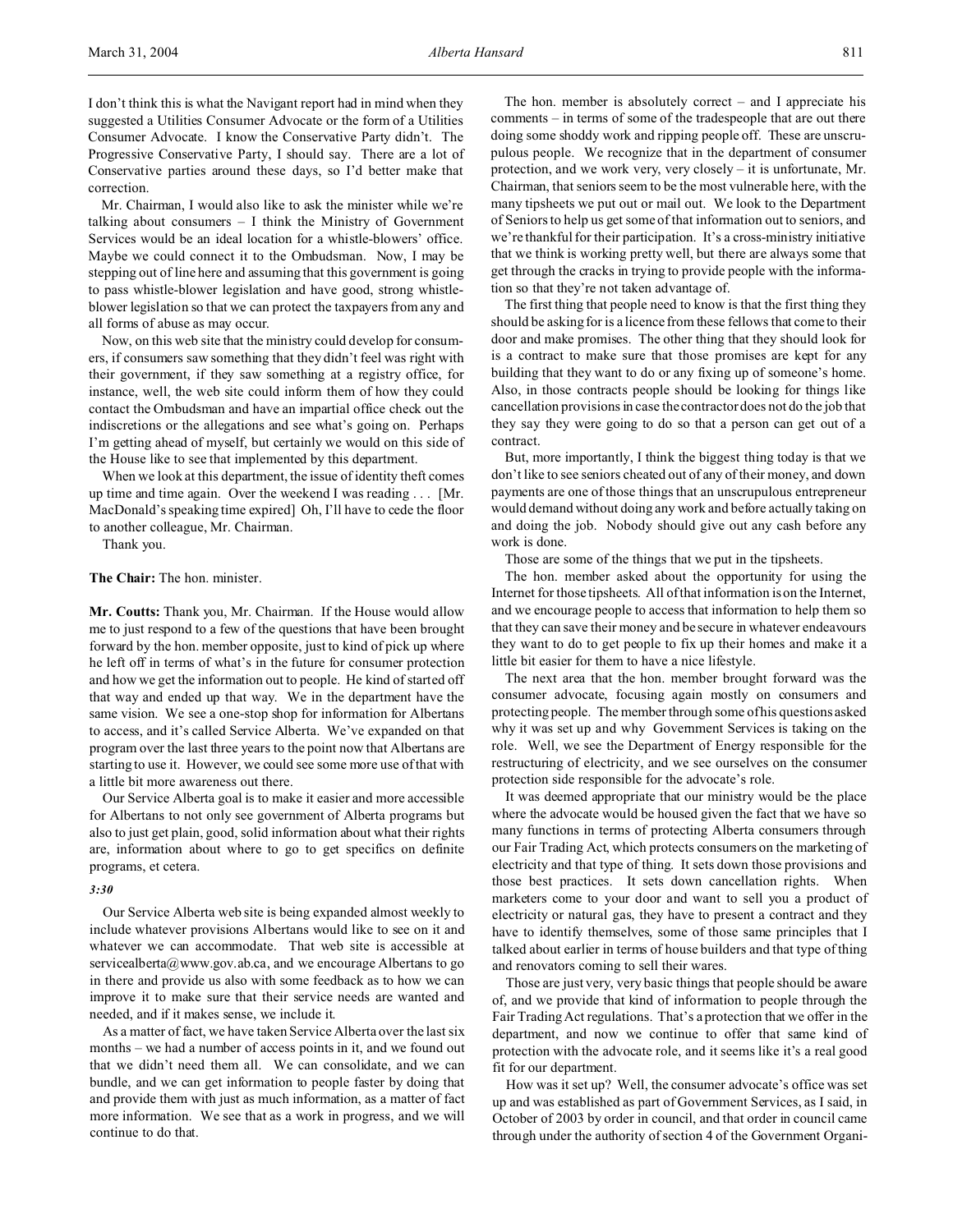zation Act and section 18 of the Public Service Act. And, yes, it operates on dedicated revenue, and that dedicated revenue comes from consumers. It's put onto the rate base, and the funding is received through that rate base by electricity and natural gas providers through to us.

The hon. member mentioned something about the 80-20 split between electricity and natural gas. It was deemed at the beginning that most of the complaints seemed to be on the electricity side, and that would be about 80 per cent of the work. The other 20 per cent would be on the natural gas side, recognizing that there were some high natural gas prices. So we made the 80-20 split. Accordingly, the electricity Balancing Pool pays for 80 per cent of the office being set up, and the further 20 per cent comes from the three provincial natural gas distributors.

The hon. member asked about how many dollars in FTEs, et cetera, et cetera, made up the \$4.3 million that we're receiving for 12 months of operation. This year 31 per cent will go to manpower, and that will be 16 FTEs to look at all the programs and the communications and the strategies that are being put together by the advocate's office. The other 69 per cent will go to supplies and services, and we talked about offices and desks and computers and that type of thing. The advocate's office is now up and running with those kinds of dollars.

Now, the question came up as to why we need an extra 2 point some million dollars to operate this year. Well, the hon. member will recall that the office got set up in October of 2003, and it spills over until – well, actually today is the last day of that fiscal year, so it was about five and a half months. So the \$2.6 million that we got from the Balancing Pool to operate and get the operation set up was for that five and a half to six months. Now we are requesting in these estimates \$4.3 million for 12 months of operation. So that's very, very easy to explain.

I'd just like to go back and talk a little bit about what the advocate sees himself doing. The advocate is basically looking at providing information for the residents of Alberta, for small businesses and farms that were hit with high prices and providing that kind of information on the restructuring of electricity, letting the folks know what was deregulated and what is still regulated.

#### *3:40*

Also, the advocate takes a look at how they can best facilitate with the service providers discrepancies in bills or if their bills are in arrears and how they can get the customer service departments of those companies to work with the customer to solve some of those problems. They've been very successful in being a facilitator in that area. As a matter of fact, much of their time is taken in doing that.

As well, they work with Service Alberta in the call centre. We get calls in from both Service Alberta and the UCA office, and most of those concerns come through that office and through that Service Alberta in terms of concerns on the electricity side. Yeah, about 56 per cent of the concerns are electricity, and 36 per cent are gas related. Because he's called the consumer advocate, we get about 4 per cent of complaints coming into the advocate's office on issues not directly related to utilities, but they handle those and redirect those to the proper places.

Just to go back to the communications plan for consumer awareness and the advocate's office, we're putting together a number of strategies to be considered, rural and urban and residential and farm and commercial, and taking into account regional differences and dealing with all of those differences and making sure that people understand the restructuring and how it's presented. We've developed a web site, and it's been completed. That's ongoing

work. That's part of what the 16-member staff has been doing. As a matter of fact, the launch for that will be tomorrow, April 1, and we'll be sending out a news release, so everyone can look forward to that.

The advocate's office on an ongoing basis works with the media, and particularly they also go out and do some key messages with chambers of commerce, Rotary clubs, and that type of thing, letting the rest of Alberta know exactly what the utilities advocate is doing. So they have a number of speaking engagements as well.

Now, the third and final thing that the advocate is doing is taking part in regulatory proceedings and representing consumers mostly on two fronts, not only officially in front of the EUB on behalf of residents, farms, and small businesses but more importantly taking all the consumer groups that do make representation in front of the EUB and actually pulling them all together so that there's a unified voice to see if we can get sort of a better bang for the dollar that is charged back to the rate base for advocacy on behalf of consumers. That is a huge, huge responsibility, and it's a very expensive process. Lawyers are involved, the legal businesses, and technically it takes a lot of work and a lot of equipment.

I just got a note here from my advocate who's saying: we didn't use any of those dollars for furniture. So let me put that on the record. We didn't use any of those dollars for furniture. Thank you to my deputy for that. We've got to set the record straight here.

You know, when you take a look at a couple of million dollars for legal services to make those representations, we feel that it's dollars well spent on behalf of Albertans.

#### [Mr. Klapstein in the chair]

So that's a breakdown, basically, of some of the things that the hon. member had brought forward, particularly on the consumer advocate.

That's all I have to respond to his questions at this particular time. I look forward to more, Mr. Chairman.

## **The Acting Chair:** The hon. Member for Edmonton-Glengarry.

**Mr. Bonner:** Thank you very much, Mr. Chairman. I thank the minister very much for being so open and candid with his answers and, as well, his staff who are here to assist today and to listen to our questions.

Certainly, the Ministry of Government Services is one of those ministries that touches the lives of every Albertan in one way or another and on a very direct basis. It is one of those ministries that is constantly changing with the times and must change with the times as we continue to move forward with technology and as we continue to move forward as a more corporate society.

When I'm dealing in my critic area of Transportation in particular, I get questions from people involved in driver education and the examination of new drivers, and they certainly have many concerns when it comes to the information that is required. They also have many concerns when we look at the changes that have occurred in the issuing of drivers' licences.

Now, in the province we went to graduated drivers' licences, and one of the areas that they were most concerned with here is the fact that there was a deadline where people had an opportunity to obtain their driver's licence before they had to go in and get into the graduated licence program. The question they were asking me was at that time when there was a deadline. There were apparently some examination agencies out there that were taking a great number of these people trying to get their drivers' licences under the deadline,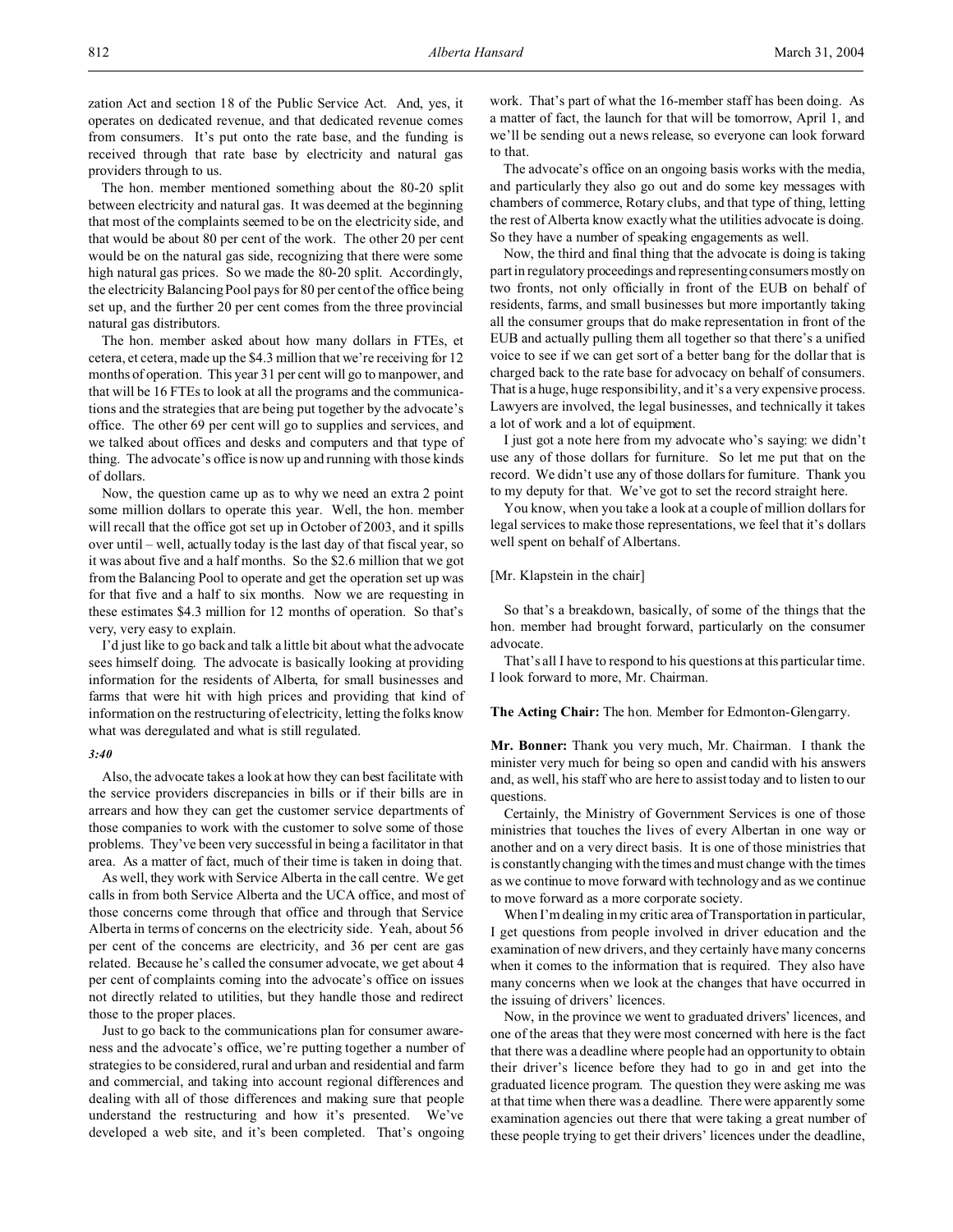and as a result some of these agencies or examination centres were charging an increased rate. So they took advantage of those people trying to get in under the wire.

Would the minister's department have first of all any documentation, any data which would show if there in fact was an increase in the number of people that got licences just prior to the graduated drivers' licences program coming in? Would the ministry also have any data as to what fees were charged for those licences; for example, in the last few weeks before the deadline?

As well, in the area of vehicles my constituency office is also getting requests wanting to know about altered vehicles. These are vehicles that are registered as normal vehicles, but they've been altered, whether they've been raised, whether they have large tires, even those vehicles that have been equipped with nitrous oxide in order to accelerate to great speeds very rapidly and for short durations of time. So their concern was that if people alter their vehicle and their insurance is no longer valid, then what sort of protection does the average motorist on the street have when they are involved in accidents with these types of vehicles? If the minister could please provide any information. Are there any additional or increased registration costs for these vehicles that have been altered, whether that is with the large tires, whether it is being equipped with nitrous oxide or whatever?

#### *3:50*

As well, I was listening quite intently to the questions that were posed by the Member for Edmonton-Gold Bar on this whole issue of whistle-blower protection. I think that it is certainly an area where many people would get involved if in fact they were not subject to having to give their names and their personal information.

Speaking of personal information, as we continue to have databases established with a great deal of personal information, we know that the Federal Trade Commission says that 10 million people were stung by identity thieves in the last year at a cost of \$48 billion. Certainly, with the data banks that the ministry has, what type of systems are in place to maintain the confidentiality of information that they have in their systems? What sort of assistance do they give the victims of identity theft?

Particularly when we look at the amount of information that is available – and experts say that it has never been so simple to become someone else – databases have become too numerous and too vulnerable. It seems to me that this is a never-ending process whereby for every safeguard that the ministry can put in, somebody will be trying to leap ahead. It seems like we're into a situation where we're playing tag but we're always it, because for every step that the ministry would take . . . [interjection] Yes. The hon. Member for Edmonton-Gold Bar says that it's a little bit like being in opposition.

I do have a few other questions, and these are in regard to the Auditor General's report. One of the concerns and recommendations of the Auditor General was that "the Department of Government Services make provision for appropriate recovery facilities and equipment to resume business operations if a service disruption occurs." I think it became extremely evident again to all of us after 9-11 just how our information systems can be disrupted, whether it be by that type of tragic event or for whatever other reasons that registry systems break down.

I think that one of the concerns, as well, that the Auditor General has is that the ministry had "contracted out the operation and maintenance of these systems to a private sector service provider." If the minister could please indicate how the department has addressed this recommendation by the Auditor General and what steps they have taken particularly when the service has been contracted out to the private sector. What sort of controls does the ministry have in regard to dealing with those providers from the private sector?

Another recommendation, recommendation 19, that the Auditor General had was: "We recommend that the Department of Government Services complete and approve a project management plan for the Registry Renewal Initiative." The Auditor General goes on to say: "Registry renewal initiative to renew 20-year-old systems. Estimated cost: \$100 million." The findings were that the department "should improve the management controls" for the registry renewal initiative. They also found that the project management plan for the registry renewal initiative was "incomplete and not approved." Some of the areas that they were concerned with were certainly in the risk management plan that was not complete. So if the minister could please indicate as well how they are addressing recommendation 19 by the Auditor General.

As well, the Auditor General had recommendation 20. This particular performance measure gave them concern because it is a recommendation that was made earlier, in 2002, and this recommendation apparently was not addressed to the satisfaction of the Auditor General. So what the Auditor General recommended at this particular point was that "the Alberta Corporate Service Centre clearly define its performance measures and improve its processes to track and report results."

The criteria that they wanted the department to follow was, number one, that "performance measures and targets should be clearly defined and linked to the core businesses and goals of an organization." The second point under criteria was that "adequate control systems should exist to ensure that performance information is accurate and verifiable" and, thirdly, that "performance results should be reported in relation to the business plan."

Their findings were quite interesting in that the Auditor General goes on to say that "the Centre has not made satisfactory progress in improving its performance measurement systems." So if the minister could please indicate what they have done to address this recommendation that has not been followed on two separate occasions now.

As well, under this same recommendation they go on to say that the methodology for the cost savings measure was not clearly defined and used in the determination of results. The Centre prepared a discussion paper that set out the definition of cost savings, and how to measure them. However, this document was not finalized, approved or communicated to the staff responsible for collecting the information. Thus, performance results initially provided to us did not always meet the definition of "cost savings" as outlined in the discussion paper. In addition, supporting documentation was not available for all savings.

If the minister could please indicate how they have changed their reporting process in order to clearly define cost savings.

So with those questions, Mr. Chairman, I'll cede the floor to the minister and, hopefully, have another opportunity to get involved again. Thank you.

**The Acting Chair:** I would like to remind members that the first hour is for the opposition and the minister to have discussion or debate. So after the minister responds to the questions, any member will have the opportunity to ask questions.

Go ahead, hon. Minister of Government Services.

*4:00*

**Mr. Coutts:** Thank you very much, Mr. Chairman. The hon. member brought forward some concerns regarding the delivery and the education on the driver's licence and the graduated driver's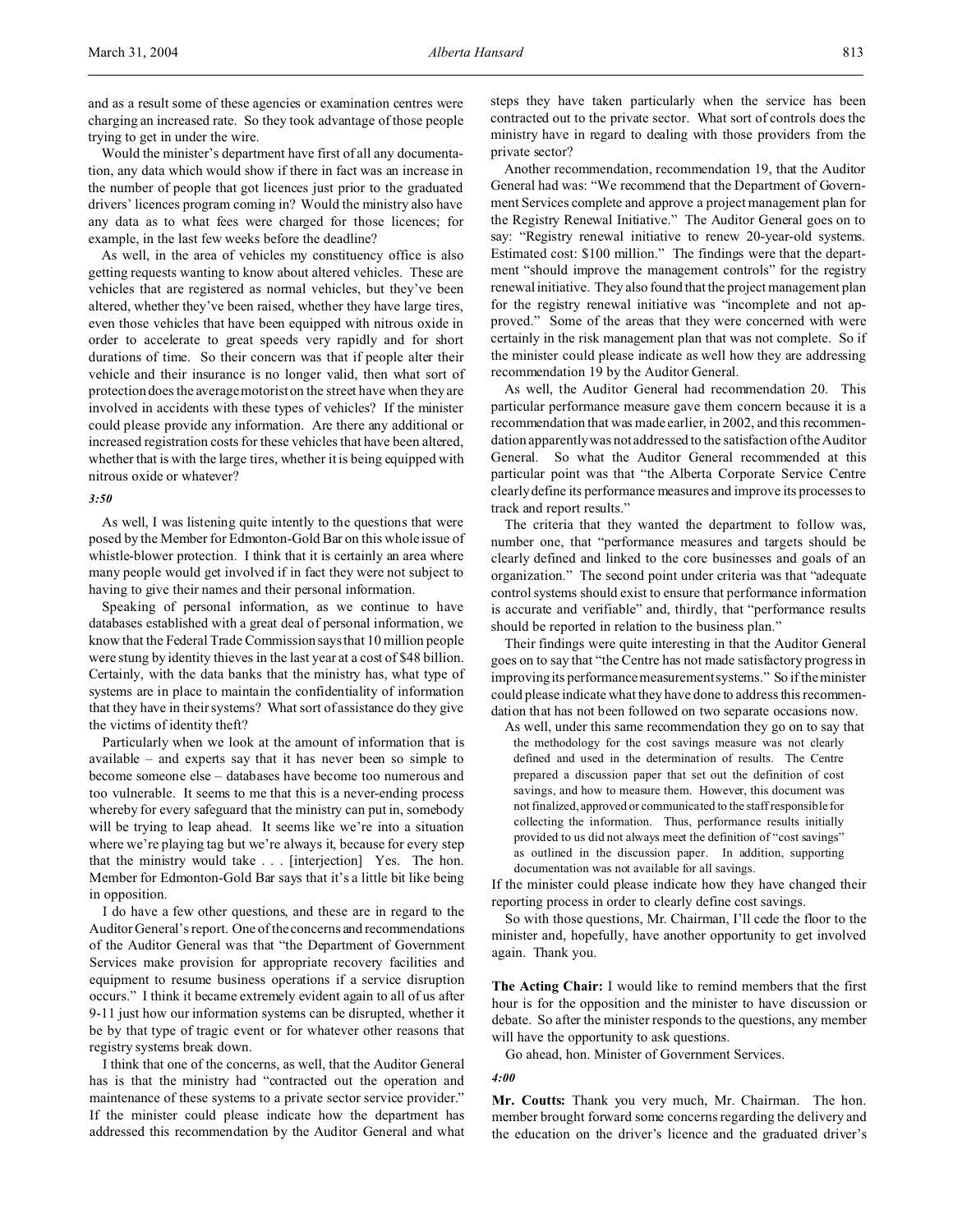licence and driver examiners and things like that in his first questions.

One thing about Government Services is that we provide the service to the people of Alberta based on legislation that is in the Department of Transportation's purview. We provide that service under a memorandum of understanding between the two departments. In this particular case your questions would probably be better served by Transportation because they make the policies and they make the determination of all those types of dates, and they have the stats on the graduated licences and that type of thing. I only have the stats on the number of licences that have actually been given out. I will refer it to the Department of Transportation, and we'll work on that. We'll certainly try to provide that in writing to you.

That also goes for the altered vehicles that you were mentioning: different engines and different tires and different chassis and those kinds of things and the fuels that go into them, et cetera, et cetera. That is also under Transportation. So we'll refer that to Transportation, as well, and between us we'll certainly provide you with the information that you need.

In terms of identity theft and that type of thing and questions around our driver's licence, you know, we went to a centralized facility to make sure that we had the most secure system, the most tamper-proof card, et cetera, et cetera, so that identity theft could be controlled in Alberta. Our driver's licence program has been very successful in that regard.

However, we do have a number of people that have called our department with inquiries in terms of, you know: how come I have an interim driver's licence with no picture on it? They want to gain access to an airline or that type of thing and they don't have identification. We've had to field those kinds of concerns coming to Government Services and reassure people that once they do get their driver's licence, it will be the most secure document in North America. The inconvenience that they have for the five or six days that the card is being produced in a central location and being mailed back to them – we've reassured them that that's generally done in five business days, and most folks are pretty agreeable to that.

We had some problems with the central system with the power outage down in Toronto and Ottawa last fall, and there was a backlog. The contract that we have with the provider makes sure that we try to keep within that 14-day period that we originally discussed and wanted used as a target. Canadian Bank Note really did a good job in churning out the backlog and getting it done. We never were much beyond 14 days. We had one week there when we were 15, 16 days, and one or two people phoned us with an 18-day turnaround. But that's since all been fixed. It's very, very consistent. We have a five-day turnaround now. Albertans can be reassured that their driver's licence, which sometimes is used by other businesses as a source of identification, is a valid document.

#### [Mr. Tannas in the chair]

You talked about identity theft. Yes, identity theft is a real concern. We in the department don't get involved, again, on the service side. We're more with helping people go through a process of clearing, say, their debt or their credit information. If somebody else has assumed their identity and cleaned out their bank account, that type of thing, and ruined their credit rating, we help them with a national identity kit that takes them through a step-by-step program to let all banking institutions and retail shops and credit card companies know that their identity was assumed by someone else and someone else is responsible for those debts, et cetera. We take them through that and provide them with the information.

Alberta has been a leader, as a matter of fact, in dealing with a national identity theft kit so that people can restore their credit rating but, more importantly, get their lives back together again. We've taken a lead in that, and it's difficult. I think that part of our awareness program is to let people know to safeguard their personal information, safeguard their credit cards, not leave bank statements around, that type of thing. It's one thing that all of us have to be aware of.

You talked about the database and the safeguards around the database. Part of our renewal for our registries makes sure that those safeguards are put in place so that people can't access and nobody can link into our database. Only those that are under contract or have authorization to do so can gain access to only certain things.

Our registry renewal initiative is progressing, and, yes, the Auditor General's concern about a plan has been addressed. Actually, we did have a plan in place for various components of this initiative. We put a business case forward, which we thought was the proper thing to do, and it related to plans that were set forward based on guidelines and sound principles and templates that were applicable at the time. However, after the Auditor General's recommendations came forward to us, we've taken that to heart, and we've complied with the Auditor General's wishes. We've expanded and integrated the components into one overall plan, which we think will have some benefits for Albertans.

The progress that we've made on that registry renewal initiative – basically, we've acquired the computer infrastructure including the data storage system that will provide that security that the hon. member was looking for. We have the system development tools and methodology. As well, we have the networks and associated support from the computer services that will provide the kind of certainty that the member is asking for. Of course, that's something that Albertans are asking for as well. They want to know that that security is there with our system. So that plan has been put into a comprehensive package, and we will continue to work on that with the Auditor General.

The next item that the hon. member brought forward was business interruptions and the controls that would be put into a disaster recovery plan. We've compiled and validated a total inventory of our systems through a recent business resumption planning exercise that we went through. We're currently comparing the cost of recovery services to the risk and the impact of those services that are not available in what we think is a reasonable time frame. We're working with Innovation and Science to improve on that as well as to determine the impact of that ICT initiative. So we're definitely continuing to work on that. It's a very, very important component of making sure that that disaster plan is appropriate and facilitates Albertans' information.

# *4:10*

Pretty well your last question to me was about ACSC. This is an area that the Auditor General also had some comments on, that we have taken to heart. We worked very, very closely with the Auditor General's office as well as the deputy minister for ACSC.

Basically, in ACSC our whole function is to look at how we can re-engineer recruitment functions across government and make them more effective. We look at pricing models and tracking systems and transactions that we can consolidate and put together so that we can find some cost savings. We found that going back and trying to define what the benchmarks were in the various departments for administrative costs was an exercise that in itself was costly.

So we're still concentrating on savings in ACSC, but our targets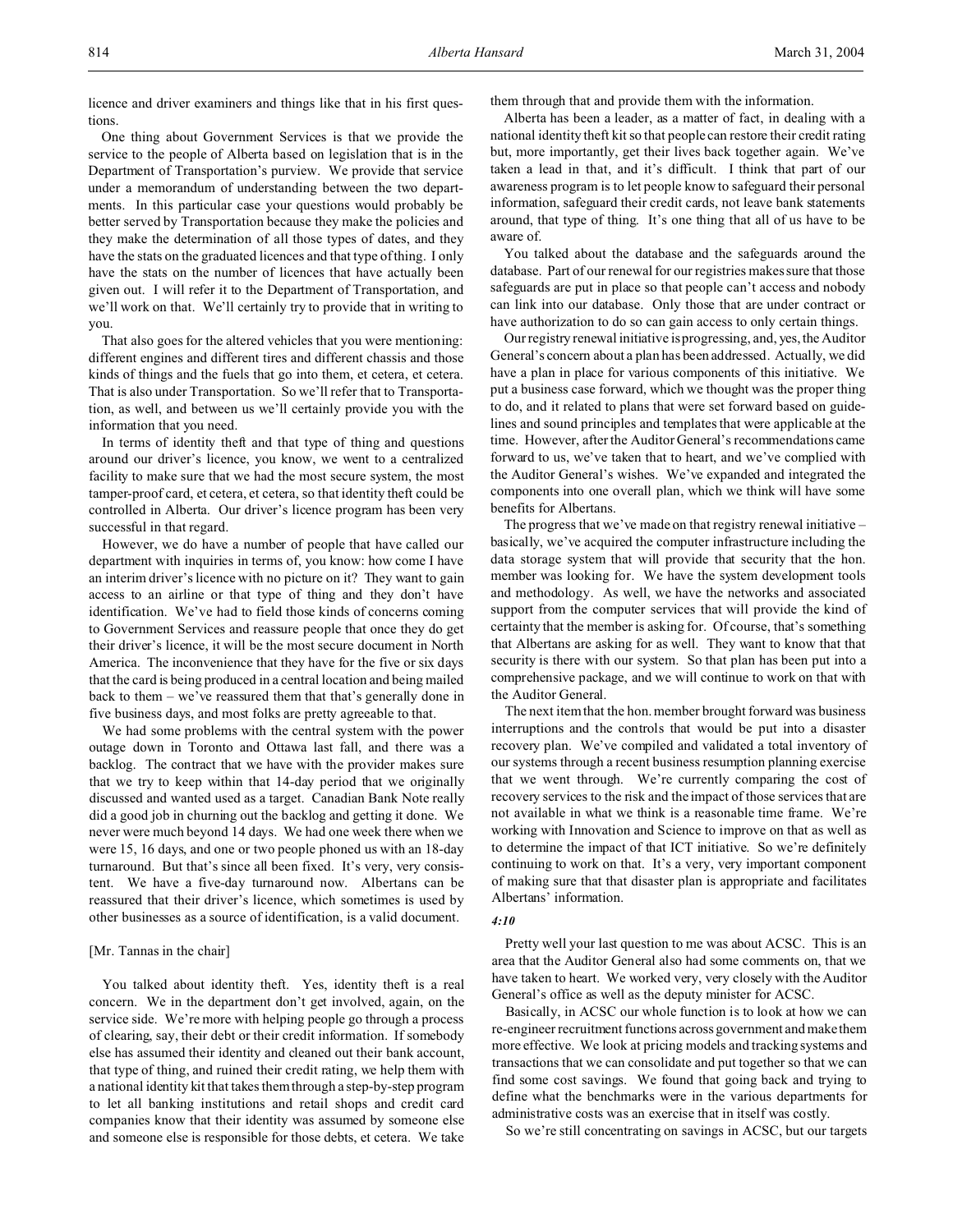are focused more on changing our processes and making them more efficient and more cost-effective, and we think that in that we can generate the savings. As a matter of fact, as of this year we can pretty well track that we've made savings in the area of around \$25 million in ACSC. Yes, it's been slow to implement and it's been difficult, but we think that by focusing more on processes, we can come up with those savings that we need. So that's something that will continue to progress.

We've looked at ACSC in a number of ways trying to find how we can best make those savings. We've had some situations where we've outsourced some of the functions, and it's worked very, very well. Some components of the information technology services have done that, and they proved to be very, very beneficial in saving some of the dollars. We'll work on partnerships for the future in trying to make sure that we comply with those recommendations that have come to us through the Auditor General.

I think that pretty well covers all of the members. So I thank you very much for that.

**The Chair:** The hon. leader of the third party.

**Dr. Pannu:** Thank you, Mr. Chairman. It's a pleasure to rise and join debate on the estimates for the Department of Government Services. I want to start by commending the minister for his thoroughness. He seems to pay attention to detail as well as to the big picture. Also, I'm impressed by his detailed knowledge of programs, policies in his department. That's quite refreshing to hear. I think that not only should the minister be complimented on this but, clearly, his staff who help him stay up on this. I think this is something that we should acknowledge.

Having said that, I have a few questions. I want to start with one which is sort of a very simple question. At my constituency office I ran into a riddle that we couldn't solve even after calling your department, I suppose, and others. I have met with residents of some seniors' accommodations over the last several months, and they have had some complaints about the manner in which these places are being managed, the way some charges are being either introduced or increased without any consultation. So we tried to find out where to go. I've been under pressure to find some way in which they can take their complaints.

**Mr. Coutts:** Are these condominiums?

**Dr. Pannu:** These are not condominiums. These are publicly funded, I guess, at least partly publicly funded, lodges or accommodations for seniors. My constituency assistant was quite frustrated and sought my help. Unfortunately, I had to change my constituency assistant. There's a new person.

This program that the minister referred to as the tips program, would that be information that constituency offices should have, and would there be something in these pieces of information that would help? And do constituency offices on a regular basis receive this information? That's the other question that I have because I have a suspicion that my constituency assistant didn't have that information handy. So I just draw your attention to it, and I will certainly advise him to get in touch with, perhaps, your department to get some more direction on what to do with these complaints that we have been receiving on a regular basis for some time.

I want to turn, Mr. Chairman, to some questions to the minister on this new office that's just five months old now, the utilities advocate's office. The incumbent is present today, so I thought I should ask some of these questions.

Generally speaking, with respect to the terms of reference of this office, scope of responsibilities and powers is something that remains somewhat unpacked at this moment. I don't have a clear understanding exactly as to the responsibilities and the powers of the utilities advocate. For example, what kind of actions can the office recommend or take? Does it have some enforcement powers? If it decides to make some recommendations for action, where does that office refer, you know, those complaints or those recommendations for action? Good enough to listen and analyze complaints, but then some remedial action has to be taken. Does this office have powers to either enforce remedies or to recommend remedies, and if so, with respect to utilities where are those remedies to be sought and implemented?

The utilities advocate's office, Mr. Chairman, is an interesting office. It certainly is the result of deregulation of electricity, primarily, and the widespread dissatisfaction and unhappiness with it on the part of Albertans who consume electricity, although I do acknowledge that it's not just electricity. It's also natural gas, you know, as part of the utilities. But on those counts there have been complaints.

In a sense this response to the public dissatisfaction with deregulation has meant additional expense, of course, to consumers, because as I understand, this office will be funded through drawing money from the power Balancing Pool and from natural gas providers. Those costs are then transferred downwards to the consumers, I'm sure. They're not something that's not passed on. Not only are consumers paying more; they are paying some additional amount now to have the ability to go to an advocate and having to pay for it, albeit indirectly, through the passing down of the costs of this through the utilities which provide electricity or power.

# *4:20*

The real problem, of course, that Albertans continue to insist that this government address is the question of high energy costs. It's just been brought to my attention today, as a matter of fact, Mr. Chairman – and the minister would be interested in making note of it – that as a response to these high power and heating bills, Albertans both in the cities and some smaller communities are continuing to express their displeasure and disapproval of the route that the government has taken by way of deregulation of these utilities.

There will be a town hall meeting, for example, in the village of Innisfree that will take place on April 13, next month, in two weeks' time. It's at 7:30 at the Innisfree Recreation Centre. I think this meeting is prompted, as a matter of fact, by a large number of petitions that the residents of Innisfree and the area have signed and have presented to their MLA. This meeting is in response, I guess, to that pressure from consumers in the Innisfree area who are not so much concerned about what the utilities advocate can do for them; they are concerned about whether or not the deregulation itself can be reversed. So they have demanded a meeting. This meeting will be on April 13.

Without intending or meaning any disrespect for the office or for the incumbent of this recently established office, I just want to suggest to you, Minister, that that office really is a band-aid to the real problem. The real problem is the one that people are organizing to express in places like Innisfree and other places by way of town hall meetings. They want some accounting for why it is that they have to deal with, they have to live with this so-called inevitable, irreversible decision that clearly is seen as wrong-headed and wrong and needing a reversal on the part of this government, but that's not happening.

Having said that, there's a new office. The money, I guess, for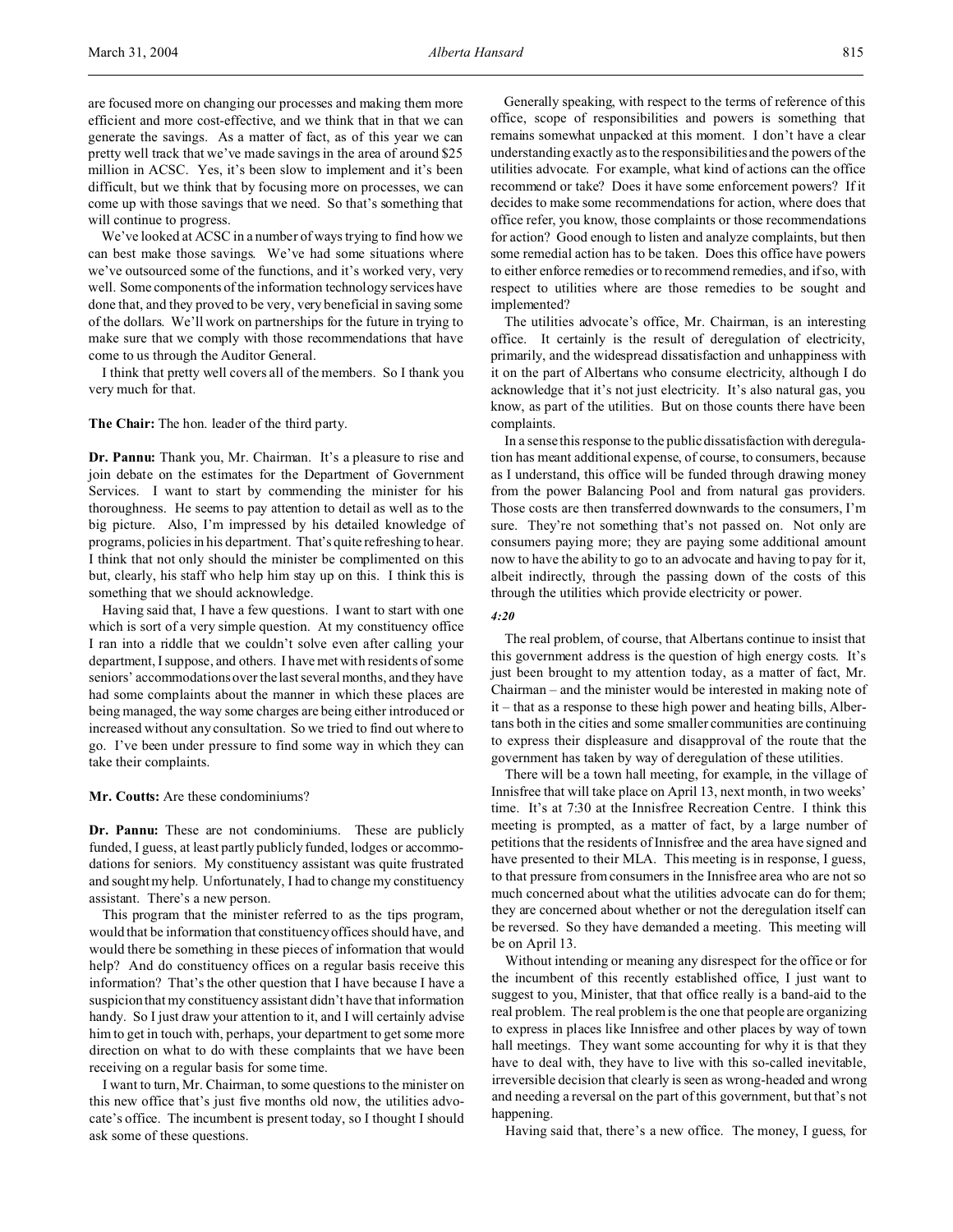this is about 4 point some million dollars, Minister, this year? For the five months, I guess, the allocation was \$2.3 million. I just wonder if this estimate is either too much or too little given the fact that the minister doesn't really have a clear road map yet based on past experience.

I also understand that the utilities advocate has established an advisory council with 10 members on it, and I hear that either the minister or the advocate had to hire a consultant to find these 10 members. I wonder what the costs are of these consulting services. Does the budget as presented here for that office provide for the remuneration that may have to be paid to these advisory council members, who may have a fair bit of work on their hands given the volume of complaints that this office has already received over the last three, four months since its opening in November? So would the minister be able to give us some estimate of the amount of money that's allocated for the work of this advisory council?

Is the advisory council a permanent feature of this office, or is it a transition kind of mechanism that will disappear next year once the office starts functioning? It's not clear from any of the information that I've been able to put my hands on on this matter, Mr. Minister and Mr. Chairman.

A couple of other questions. On the registry renewal services I'm just curious. Are these vehicle registries, or are there whole other classes of registries that are covered under this heading? I would like to know.

The expenditures certainly are up by close to a million-plus dollars. Would the minister have some explanation for that? We're talking about renewals. Is it because the registry rates have gone up? If so, by how much? By what percentage for each type of registry? Because I don't know whether we're talking about vehicle registries or some other kind of registries as well. So that's a question that springs to mind looking at program 5 in the budget documents.

Similarly for the minister, we have the land titles item also go up by close to a million dollars, which is about a 10 to 12 per cent increase over last year. Again, my questions are about: why this increase? How do we account for these cost increases? If the minister would provide some fairly focused information on that.

We also have registry services under program 3, and there is again some increase. Again, I'm not sure what these registry services entail. What kind of range of registries and services are we talking about here?

One other question and then I'll sit down so the minister has some time and other hon. members are able to ask questions. It has to do with the Residential Tenancies Act, that has been amended in this session earlier on, and the alternative dispute resolution mechanism that will kick in, I think, as soon as this new legislation comes into effect.

My questions are on: who is going to do this kind of mediation if mediation is required? Does the minister have in mind a number of mediators? I understand that these mediators might be travelling around the province, depending upon where the complaints are, where the disputes arise. Are these full-time positions, or are these going to be contracted out to mediators? Who is going to screen or hire them? That sort of thing. It's all new and raises questions about its implementation and the costs involved with respect to that. Which line item here in the budget will have the monies that may be needed for that purpose?

We have heard, I think, from the Edmonton Apartment Association. There is a reduction, I guess, in the budget for Alberta Registries. Is the budget being lowered? Does it have anything to do with the alternative dispute mechanism being introduced under the Residential Tenancies Act? We have heard from the Edmonton Apartment Association that Service Alberta was getting many complaints of this nature when Calgary and Red Deer did their landlord and tenant boards. I'm not absolutely clear about it. You may have more information on it and may be able to shed some light on this.

With that, Mr. Chairman, I will take my seat and have the minister perhaps address some of the questions that I've raised. Thank you. *4:30*

**The Chair:** The hon. minister.

**Mr. Coutts:** Thank you very much, Mr. Chairman. I'm going to start right off the top, and I want to thank you very much for the compliment to our staff. The leadership that we have in executive council in our department has many, many years of service and serving Albertans. They know what their job is, and they go out and they do it very, very well. They also give great direction to the folks within our department that provide all of these services, and we're very, very fortunate to have the kinds of people in our department with the experience.

As a matter of fact, just within the last two weeks we had some staff meetings and recognitions, and it's amazing the numbers of people that we have in our department with 25, 30, and 35 years of service not only in various departments of government but, more importantly, in service to Albertans.

**Mr. Magnus:** You're no spring chicken yourself.

**Mr. Coutts:** I'm no spring chicken myself, but I don't have that much service.

Just to let you know what kind of experience we have, we have a person in land titles in Calgary that has had 42 years of service in land titles, and that kind of experience you just can't duplicate and you can't buy anywhere. That individual is just a very dedicated person and does the best that she possibly can for Albertans. Then we have another person in Edmonton who has 40 years of experience in land titles and duplicating the same kind of service here in Edmonton that the southern Albertans are getting with that kind of experience.

So thank you very, very much for the compliment. I know that those members will be reading *Hansard*, and they will appreciate your comments very, very much.

You talked about riddles. We're not good at riddles, but in Government Services we're great at solving problems and trying to solve problems. We're responsible for the Residential Tenancies Act. We do not have responsibility for seniors' housing. That goes under the Department of Seniors. What I would suggest: I'll certainly refer your questions about seniors' tenancy in seniors' affordable housing to the Department of Seniors, and we'll make sure that you get that information.

I think it's very important that you brought forward a concern about constituency offices and constituency administrators being able to access these tipsheets, being able to access the information so that they can pass it along to Albertans, to people that come into their offices. The folks that come into their offices looking for help should be able to receive those tipsheets just as effectively, and if you have your constituency administrative person phone us, we'll make sure that they can get all the kinds of tipsheets that they want and that they need. We think that that's a good service and an effective service for a constituency office to be providing for their constituents.

You had a number of comments about the utility advocate and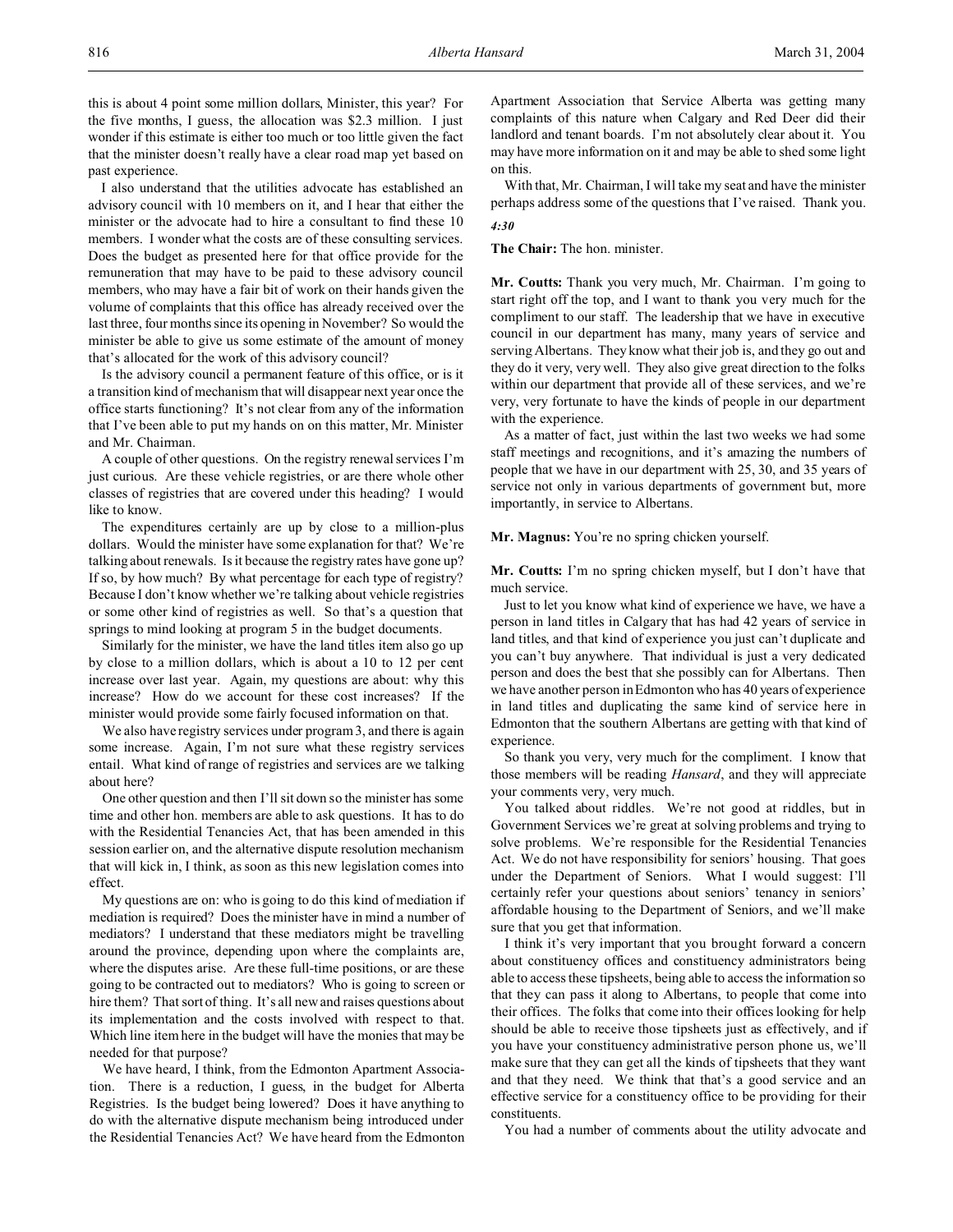certainly the powers of the advocate. I'd like to mention just one thing. During your questions you talked about the deregulation of electricity. We don't deal with the actual deregulation of electricity. That is with the Department of Energy. But we do deal with how the consumers are affected by billing errors, et cetera, and with advocacy on behalf of consumers, small businesses, and farms. In that light, the consumer advocate office has assisted over 800 people in the last five and a half months in that job of dealing with the utility companies.

In terms of powers the Utilities Consumer Advocate meets with utility companies. It makes sure that utility companies understand, and the utility companies have come to the table in a spirit of cooperation to try and solve the problems that come forward to the utility advocate. We feel that it's a very valuable service on behalf of consumers out there to have that portal or that one-window approach to deal with the utility companies. I've got to thank the utility companies for also coming to the table in the spirit of cooperation to successfully get some of those irritants out of their way on their customer service side.

One of the things the advocate has also done is they've joined up with Credit Counselling Services of Alberta to encourage the utility companies – and this is part of his role, again, working with the utility companies – to make arrangement for arrears that have appeared on utility bills and where people have difficulty paying that. So for people that find themselves in financial difficulty, there's an orderly payment of debt program that is put out by Credit Counselling Services of Alberta. The utility advocate has successfully got the utility companies and that program together to help Albertans pay down their debt. It's a great opportunity for people that are having difficulty.

The advocate has also been involved in various hearings before the Alberta Energy and Utilities Board, and that's done to ensure that the interests of consumers are best protected. That's an ongoing commitment, that's an ongoing responsibility of the advocate's job, and that takes a tremendous amount of dollars to do. It's an expensive process to go through with lawyers to make sure that you can have the proper case put forward on behalf of Albertans in terms of consumer protection.

The costs for this, again, come out of the rate base of the province, and it's through section 148 of the Electric Utilities Act that the \$4.3 million is made available through the Balancing Pool. Eighty per cent of that comes out of the Balancing Pool on electricity; 20 per cent comes from the three partners on the natural gas side. We picked the 80-20 split because that fairly represents what we think historically are the energy concerns from consumers. You know, if we find that that shifts, where consumers are having emphasis on gas problems rather than on electricity problems, then of course that ratio can be looked at. So that gives you the scope of what the utility advocate is supposed to be doing and is doing on behalf of consumers.

The advisory council that is being put in place for the Utilities Consumer Advocate. Yes, we soon identified that there needed to be a mechanism for ordinary, everyday Albertans – people that were on farms, people that had small businesses, and people that were just ordinary, main street Albertans, residents – to be part of the process, part of bringing consumer concerns forward to the advocate in addition to MLAs, in addition to utility companies as well.

So we embarked upon a process of how to set up the advisory council. It cost us an independent consultant, about \$60,000, to go out and get these folks. What I was looking for were ordinary, everyday Albertans: people with common sense, people that were looked upon in their community as the silent type, the quiet type but who understood what their community needed and understood what people were experiencing in their communities, people that were not necessarily – and I'm going to say this – politically connected. These are ordinary folks. So the consultant went out there. We wanted a fair balance across the province right from the southeast to the northwest and from the southwest to the northeast.

#### *4:40*

We got 10 people that we interviewed through a process where he identified them and narrowed them down, and we interviewed them and put them on this advisory board. We see that council as being an important means of obtaining public input and promoting discussion on the various issues around consumers, what their views are and how they perceive utility companies, and to help the advocate get that common, ordinary input into his office.

It's interesting. We've got three farmers that are on the council: one from Grassy Lake, one from Boyle, and one from Brooks, Alberta. So there's good representation there from the farm community from across the province. From residents we've got somebody from Bluesky, Alberta. We've got one person from Calgary and one person from Claresholm. We've got big city and small towns involved in this, so we've got a nice balance here.

We talk about small businesses. We have an individual from Edmonton who has not only a small business but is also a full-time mom and runs her family home, so we get their kind of input. As well, the same thing from an individual in Fort McMurray who's a small businessperson. Then Grande Prairie and Red Deer are also represented.

So, you see, we have rural, we have small cities, and we have representation from big cities, and it covers from farms right up to residential and small businesses.

Their role is to meet every so often, about every other month, and provide the advocate with the information that he needs to help develop and get feedback from Main Street, Alberta. We think that that's a real good way, without any politics involved. They get paid their expenses only; they don't get paid an honorarium. So we think it's a very, very nice fit for the advocate's office.

You talked about registry renewal and what it involves. Well, the first part of that registry renewal was that our personal property registry and our land titles needed to be updated. That was the first year of a seven-year program. So personal property and land titles were the first ones that needed the most attention. We didn't see any increase in the fees this year, and we certainly don't see any increase next year in those two areas.

You asked: what do registries really encompass? Well, yes, it encompasses registration of your automobile as well as the driver's licence, and it also encompasses vital statistics and information that we have on marriages and births and deaths and all of that type of thing. Those systems have to be upgraded to stay in time with the trends of the day plus the additional pressures that we're having. The economy is growing so fast. People are buying more property. People are buying more cars. There are more people driving because they have to get to their place of work.

So what we're finding is that we need to have the system that will accommodate that growth but at the same time still protect people's personal information. That's going to happen over the seven years. Yes, it's difficult because there's new technology coming on stream all the time. To try and keep it within the original plan and not succumb to the new technology and the new things that are coming out, because they're a little bit more expensive each time you try to upgrade, and to stay with the original plan but still provide the kind of service that Albertans need and require is a real challenge for us.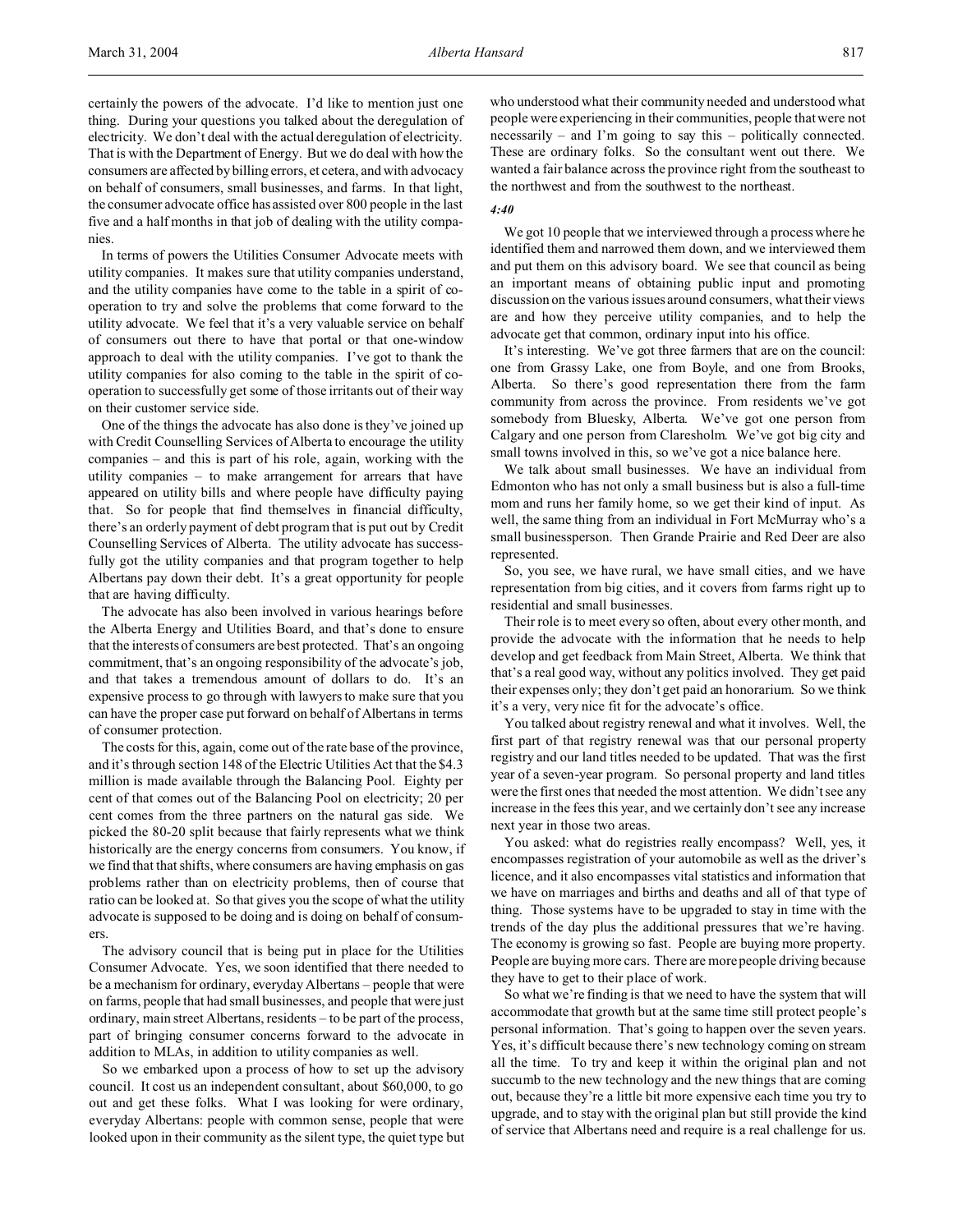You talked about land titles. This year because of the economy we did more transactions historically than we've ever done in the history of this province. We did over a million transactions in land titles. In other words, either mortgages had been renewed and needed identification of the validity of the property or actual exchanges of land. We did over a million transactions, and that's a 25 per cent increase over the last year.

Now, in order to get those transactions done in a timely manner, because Albertans have been used to about a three-day or a four-day turnaround, sometimes even a two-day turnaround – this summer we ended up with about an 18-day turnaround on one or two days, and the average was about a 14-day turnaround – we went to Treasury Board and worked very, very hard to get some extra money for overtime so that we could get those turnaround times down to an acceptable time period for the mortgage companies and for lawyers' offices, et cetera.

That overtime was put in by the excellent staff that we have in land titles. These folks worked their holiday time. They worked weekends. They worked evenings and afternoons when they were normally to be off. They took time away from their personal family time. They took time away from school programs and school concerts. They took time away from soccer practices when they could have been and should have been with their families. They traded time with other staff members to make sure that these transactions got done in a timely manner.

My hat goes off to those folks, the dedication that we have in our land titles to bring that time period down from 18 days to an acceptable seven or eight days. As a result of that overtime and a result of their dedication, we're now down to a three-day turnaround in Calgary and a two-day turnaround in Edmonton here. That's what the industry wants; that's what the industry expects.

So in order to keep that up, we're hiring another 16 people. They're being hired now, and they're being trained now. It takes about six months to train a person in land titles. They have to know the legislation. So the extra dollars that you were talking about, the extra million dollars, is going to go to those 16 FTEs so that we don't have that same kind of problem in the future.

Now, it's going to take me six months to train those folks, and that six-month period is going to extend into the summer. If we have a hot economy and things keep going the way they're going and land sales keep going the way they did last summer, we may creep up to another 10, 12 days this summer. I hope we don't, but our staff is committed to doing the overtime until the 16 members get on stream so that we can keep it down to a two-day or three-day turnaround.

In order to let the real estate industry know and the mortgage brokers know what the turnaround times are, on our web site we have the turnaround times for land titles. We hope that every day when these folks go to work, they take a look at that so that they can control their turnaround times. We're sure that with these 16 FTEs, in the future we can maintain that throughout the year.

The alternative dispute resolutions. We have created a director for residential tenancies and that role calls for the director to be someone that is from within the department, so we won't be hiring anyone new. The alternative dispute resolution that we have in mind is something that is voluntary. It's something that people can ask for, and the director would facilitate that. The whole idea is to make the process cheaper and faster for disputes that landlords and tenants might have and also something less intimidating than what the court would bring forward. So we see the alternative dispute mechanism as being a real benefit to Albertans.

Thank you.

*4:50*

**The Chair:** The hon. Member for Edmonton-Gold Bar.

**Mr. MacDonald:** Thank you very much, Mr. Chairman. Certainly, I would appreciate a lot more time to debate or discuss the budget for Government Services. I'm not convinced, to start with, that our new driver's licence is going to be adequate. We can look at changing the printing and the photograph, the gradual diminishing type containing the driver's name and birth date, the 2-D bar code at the back, the laser marking, and the microprinting. You know, the stateof-the-art security features are certainly a good idea, but we've got to make sure that there's security in the registry offices. Whether there is or whether there isn't, we could debate that at length, but I certainly hope that I don't wake up some morning to read in a paper that there was yet another security breach at one of our privatized registry offices.

Earlier the minister informed the House in regard to a question about the Utilities Consumer Advocate and the furniture. Well, if the department is not paying for it, who is paying for the office furniture and the fixtures, and what are the terms of the lease for the Utilities Consumer Advocate? If the minister could answer that, I would be grateful.

Now, when we're looking at this budget and we're looking at this department, there is an awful increase in the number of service contracts and the total dollars. Going back to 2001, there was \$39 million in service contracts. In 2003 there was \$135 million. That's a \$96 million increase. What is it in this budget, and why are we going to all these service contracts? Who are they with? Are they tendered, or are they deals that a guy just gets? What's going on that we need to have all these service contracts? Certainly, the Auditor General has stated that there are some indiscretions to speak of in this department.

One of the recommendations is discussed on page 143 of the annual report of the Auditor General of Alberta for 2002-2003. There's "unsatisfactory progress," and this is in regard to the Alberta Corporate Service Centre. I believe that this was something that was started – and I could stand corrected – by Dr. West earlier. This was one of the experiments from Dr. West, this Alberta Corporate Service Centre.

The Auditor General states here that "the Centre has not made satisfactory progress in improving its performance measurement systems," that cost savings were not defined.

The methodology for the cost savings measure was not clearly defined and used in the determination of results. The Centre prepared a discussion paper that set out the definition of cost savings, and how to measure them. However, this document was not finalized, approved or communicated to the staff responsible for collecting the information. Thus, performance results initially provided to us did not always meet the definition of "cost savings" as outlined in the discussion paper. In addition, supporting documentation was not available for all savings.

Mr. Dunn goes on to say here that

the Centre did not have a central review process to ensure that performance information included in the draft 2002-2003 ministry annual report was consistent with the performance measure methodology and adequately supported.

So there are some reservations here. I'm sure that I'm going to be told that some of these service contracts are for the Alberta Corporate Service Centre, but what gives here? Why are we increasing the number of service contracts in this department? How are they being let and to whom? Now, I think we've got to be very, very careful with this. Money doesn't grow on trees.

Also, in regard to the SuperNet, the supersized SuperNet, how much has Government Services paid for its building to be hooked up to the SuperNet? Again, how much is Government Services going to pay to the SuperNet service provider, Axia, to maintain that